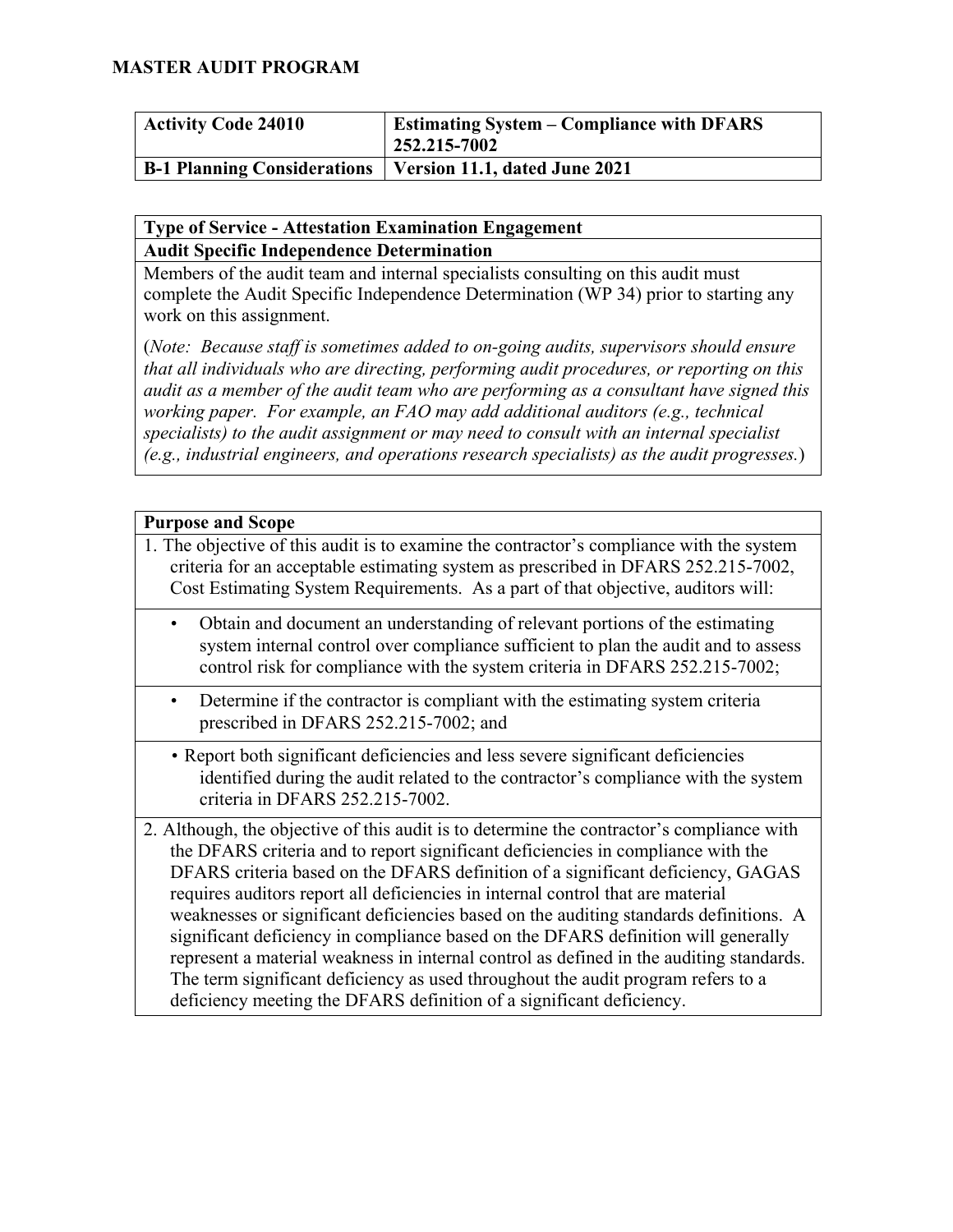#### **Purpose and Scope**

- 3. GAGAS requires auditors to report, based on the work performed, all deficiencies, or combination of deficiencies, in internal control that are significant deficiencies or material weaknesses. Deficiencies in compliance with the DFARS criteria that are less severe than a significant deficiency may still represent a significant deficiency in internal control under the auditing standards, and would need to be reported in accordance with GAGAS. For performing the examination for compliance with the DFARS criteria, auditors are not required to design audit procedures to identify deficiencies that are less severe than a significant deficiency as defined by DFARS. However, if, during the course of work performed in the assignment, the auditor discovers deficiencies that are less severe significant deficiencies, and significant deficiencies in internal control, these should be included in the audit report.
- 4. If the entity is a Non-profit, Federally Funded Research and Development Center (FFRDC) (excluding those operated by Educational Institutions), or State and Local Government, the auditor should modify the program to include specific procedures in accordance with the applicable OMB Circulars and 2 CFR 200.
- 5. This program is designed to use a teaming approach that includes discussions among the audit team members regarding, for example, potential kinds of fraud and other noncompliances, and the major aspects of the audit (e.g., major estimating areas, understanding of the system, etc.). These discussions should generally include auditors from the offsite locations. Due to the complexities of this audit, significant upfront coordination with the contractor is required. Therefore, the program also includes a planning meeting with contractor personnel prior to the formal entrance conference to notify the contractor of the upcoming audit, request a list of price proposals, and to inquire about the locations of the various estimating functions to determine if coordination with other DCAA offices is necessary. During the planning meeting, the audit team should schedule the entrance conference and request that the contractor provide a general overview of the system at the entrance conference. Another important aspect of this audit is that the contractor provides detailed walkthroughs and demonstrations of its system.
- 6. Timely communication of significant deficiencies in compliance with the DFARS criteria to those charged with governance is essential to correcting internal control deficiencies. After discussion with your supervisor, it may be determined that a system deficiency report should be issued on a real-time basis, prior to completion of the audit. In those cases, a separate assignment should be set up using the System Deficiency Report activity code 11090. Establishment of this assignment should not occur until there is sufficient evidence that a significant deficiency or material weakness exists and the audit team has fully developed the elements of a finding for the deficiency (see CAM Chapter 10). Whether to issue a deficiency report during the course of the audit is a matter of professional judgment, depending on the specific circumstances.

7. Generally, performance of this audit should occur every three years or more often if risk warrants.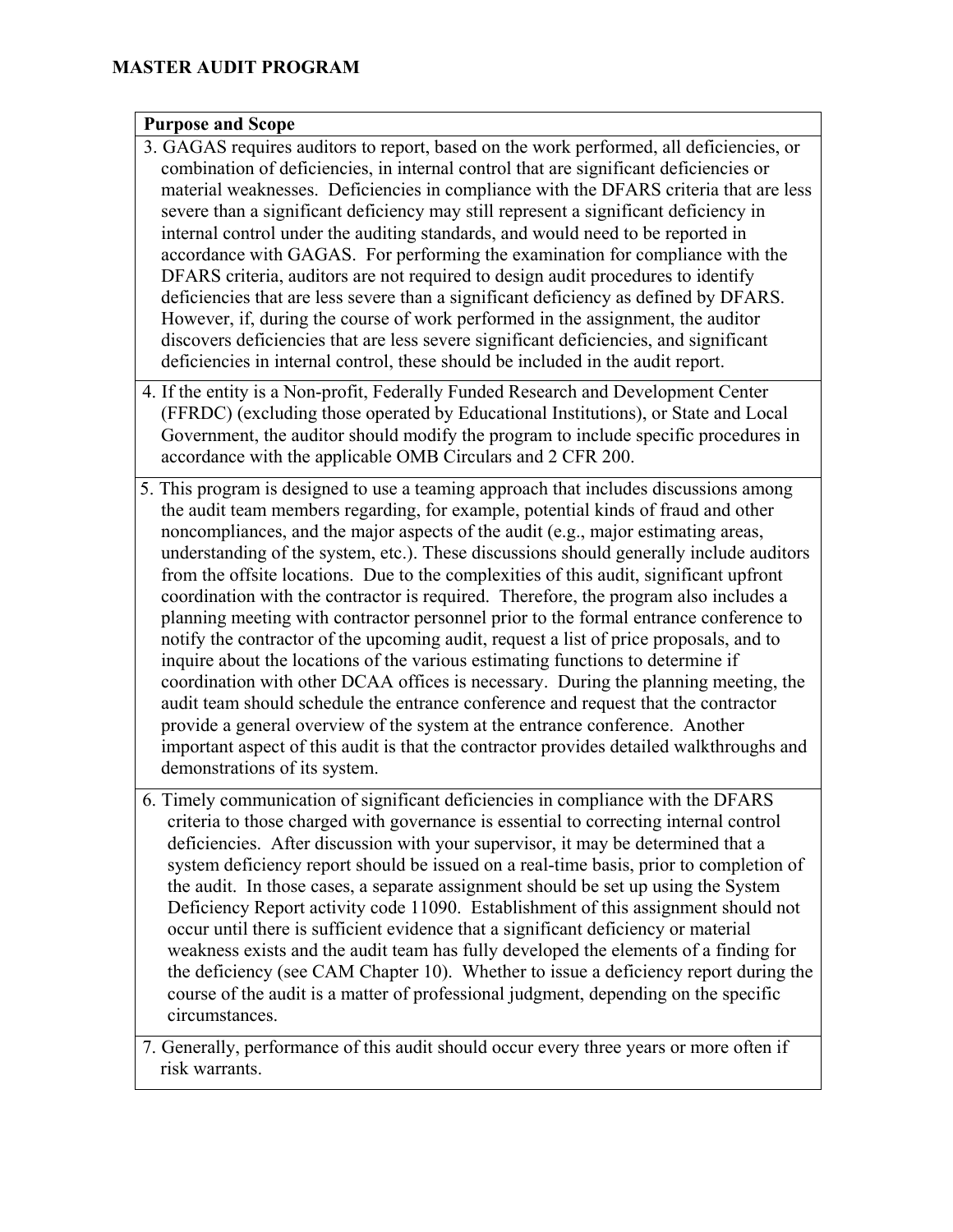#### **Purpose and Scope**

8. Contractors that do not have DoD contracts (i.e., contractors that are 100 percent reimbursable) are not contractually required to comply with the DFARS criteria. Nevertheless, the DFARS criteria are suitable standards to use in determining the acceptability of any Government contractor's estimating system. If this audit program is used for contractors that have only non-DoD contracts, the language in the audit report shell will be need to be tailored accordingly. FAOs needing assistance in tailoring the audit report should coordinate with the region and Headquarters PAS.

#### **References**

1. DFARS 215.407-5-70, Disclosure, Maintenance, and Review Requirements (Estimating Systems)

2. DFARS 252.215-7002, Cost Estimating System Requirements

3. DFARS 215.408, Solicitation provisions and contract clauses

- 4. CAM 5-100, Obtaining an Understanding of a Contractor's Internal Controls and Assessing Control Risk for Contractor Business Systems
- 5. CAM 5-500, Audit of Contractor Compliance with DFARS 252.215-7002 Cost Estimating
- 6. CAM 9-303, Contractor Estimating Methods and Procedures-Cost Estimates
- 7. CAM 5-505, Business System Reporting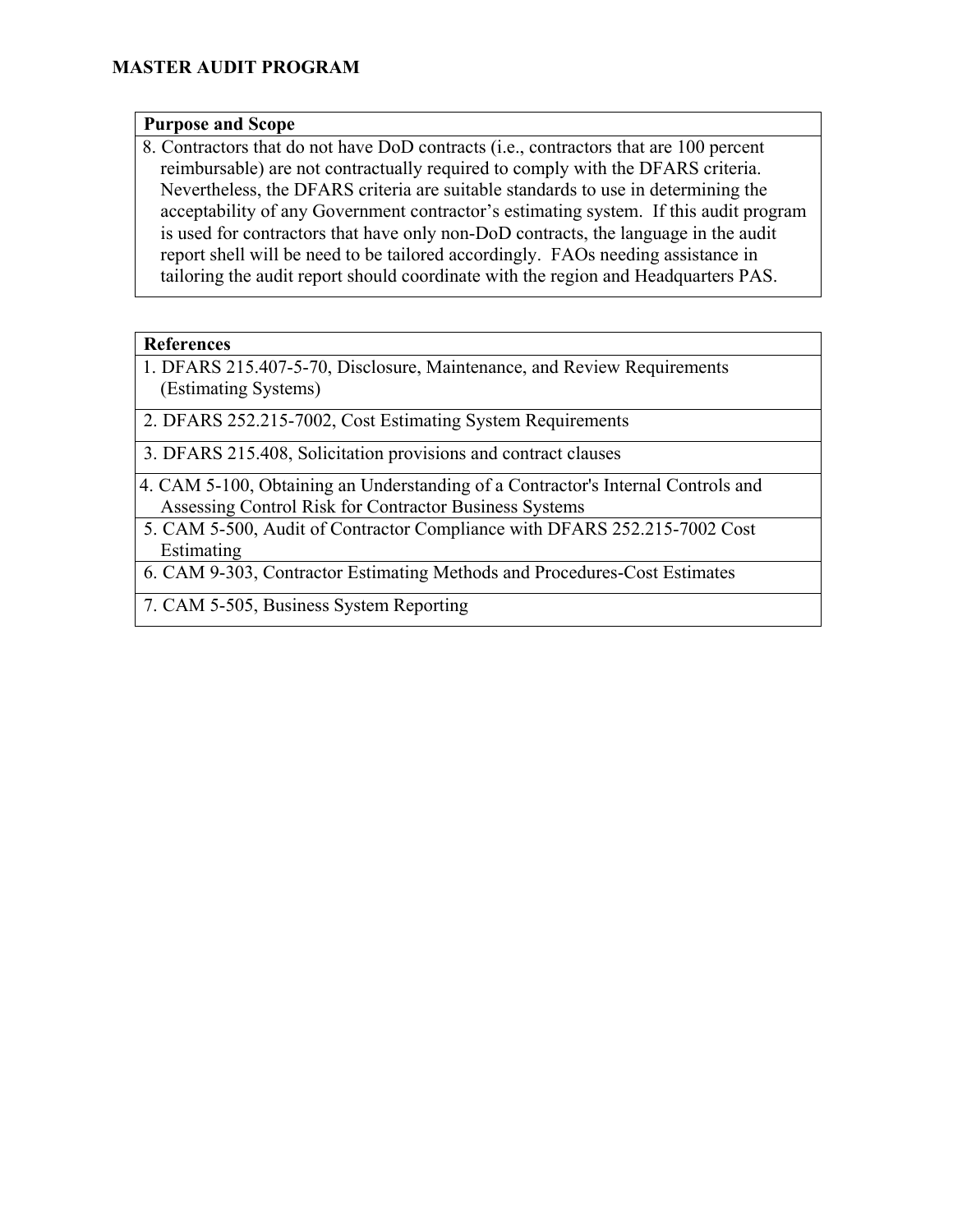| <b>B-01 Preliminary Steps</b>                                                                                                                                                                                                                                                                                                                                                                                                                                                                                                                                                                                         | <b>WP References</b> |
|-----------------------------------------------------------------------------------------------------------------------------------------------------------------------------------------------------------------------------------------------------------------------------------------------------------------------------------------------------------------------------------------------------------------------------------------------------------------------------------------------------------------------------------------------------------------------------------------------------------------------|----------------------|
| Version 11.1, dated June 2021                                                                                                                                                                                                                                                                                                                                                                                                                                                                                                                                                                                         |                      |
| 1. Research and Planning                                                                                                                                                                                                                                                                                                                                                                                                                                                                                                                                                                                              |                      |
| The audit report will report on the contractor's compliance with the<br>system criteria during a period of time, consistent with the attestation<br>reporting standards. The period covered should limit the elapse of time<br>between the period in which the estimates were developed and the<br>issuance of the report to the extent possible. For example, the audit<br>team may decide to wait until it has obtained and documented the<br>understanding of the system before finalizing the period covered by the<br>audit. Accordingly, the team may adjust the timing of some of the<br>planning steps below. |                      |
| a. Review Agency guidance that may impact the audit and adjust the<br>scope and procedures appropriately.                                                                                                                                                                                                                                                                                                                                                                                                                                                                                                             |                      |
| b. Determine if the contractor is a business subject to estimating<br>system disclosure, maintenance, and review requirements as defined<br>in DFARS 252.215-7002(c), titled "applicability".                                                                                                                                                                                                                                                                                                                                                                                                                         |                      |
| c. Review the permanent file/prior assignments and document:                                                                                                                                                                                                                                                                                                                                                                                                                                                                                                                                                          |                      |
| (1) Audit leads and other issues affecting this assignment; e.g.,<br>lack of contractor support for pricing proposals and fraud<br>referrals made or in process (DCAA Form 2000).                                                                                                                                                                                                                                                                                                                                                                                                                                     |                      |
| (2) Other relevant information to include environmental factors,<br>the nature of the entity, and changes from the prior period.<br>This information may be available in the contractor's annual<br>Form 10-K report, quarterly Form 10-Q report, Interim Form                                                                                                                                                                                                                                                                                                                                                        |                      |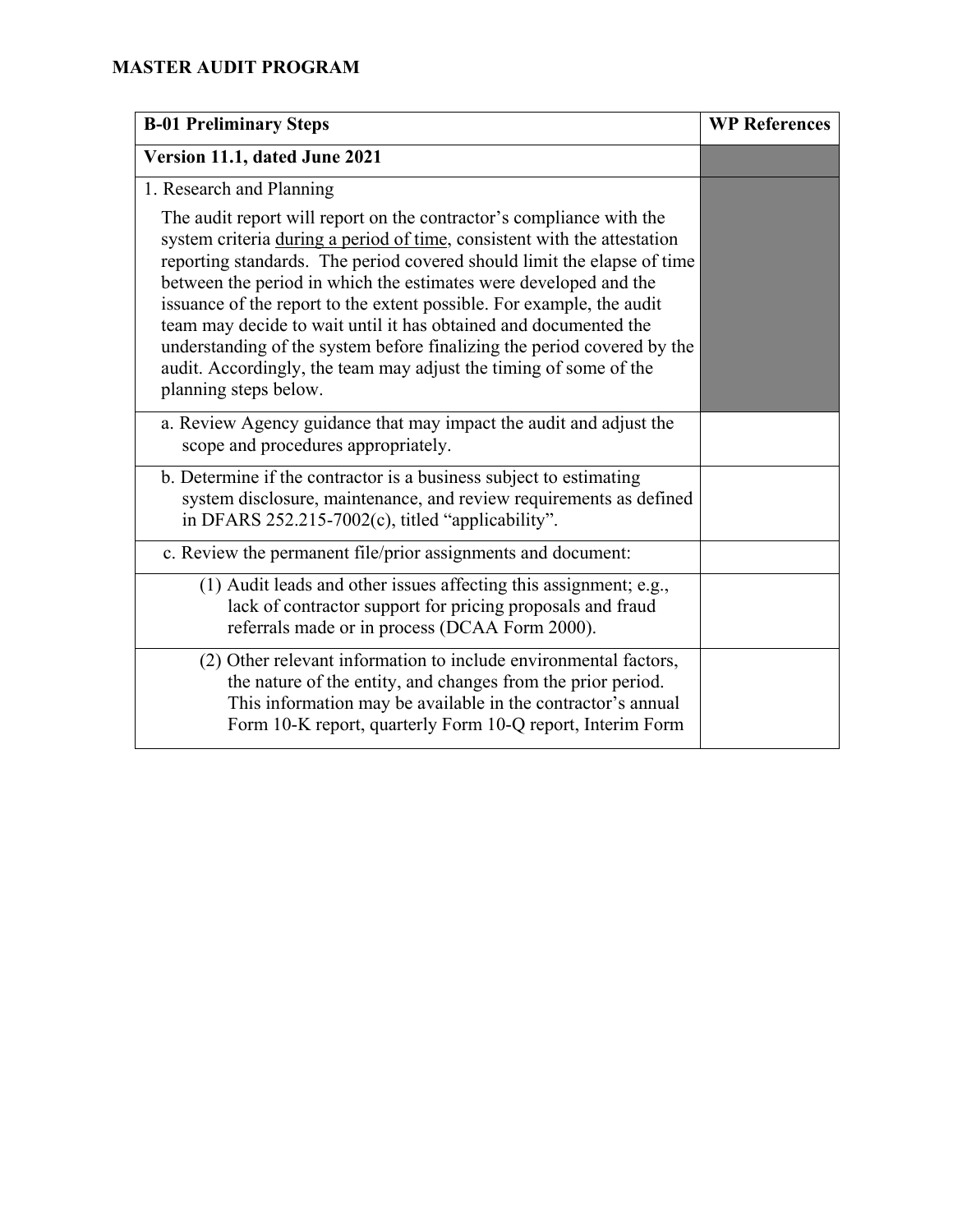| <b>B-01 Preliminary Steps</b>                                                                                                                                                                                                                                                                                                                                                                                                                                                                                                                                                                                                                                                                                                                                                                                                                                                                                                                                                                                                                                                                                                                                                                                                  | <b>WP References</b> |
|--------------------------------------------------------------------------------------------------------------------------------------------------------------------------------------------------------------------------------------------------------------------------------------------------------------------------------------------------------------------------------------------------------------------------------------------------------------------------------------------------------------------------------------------------------------------------------------------------------------------------------------------------------------------------------------------------------------------------------------------------------------------------------------------------------------------------------------------------------------------------------------------------------------------------------------------------------------------------------------------------------------------------------------------------------------------------------------------------------------------------------------------------------------------------------------------------------------------------------|----------------------|
| 8-K reports (if applicable - to cover special material events<br>that occur between 10-K and 10-Q filings), and its annual<br>report to shareholders.                                                                                                                                                                                                                                                                                                                                                                                                                                                                                                                                                                                                                                                                                                                                                                                                                                                                                                                                                                                                                                                                          |                      |
| $Note - (Not all of the following examples will be relevant in$<br>each audit. Auditors should document information relevant in<br>the specific circumstances based on a review of the<br>permanent files, prior assignments and the sources discussed<br>in the paragraph above.) Environmental factors include<br>industry conditions, such as the competitive environment,<br>supplier and customer relationships, and technological<br>developments; the regulatory environment encompassing<br>among other matters, the legal and political environment, and<br>environmental requirements affecting the industry and the<br>entity; and other external factors, such as general economic<br>conditions. The nature of the entity refers to the entity's<br>operations, its ownership, governance, and the way the entity<br>is structured. An understanding of the nature of an entity<br>enables the auditor to understand the proposed costs and the<br>estimating methods used. Identifying significant changes in<br>the environment and entity from prior periods is important in<br>gaining a sufficient understanding of the entity to identify and<br>assess risks of material misstatements and noncompliances. |                      |
| <i>Note: Other audits may have similar information (e.g.,</i><br>accounting system audit). To avoid duplication of effort,<br>auditors should incorporate any current and relevant<br>information from those audits into this section.                                                                                                                                                                                                                                                                                                                                                                                                                                                                                                                                                                                                                                                                                                                                                                                                                                                                                                                                                                                         |                      |
| (3) Review prior estimating system audits (24010), deficiency<br>reports related to the estimating system, and if applicable,<br>Survey of Contractor's Organization, Accounting System and<br>System of Internal Controls (ICQ) and document the impact<br>to this audit.                                                                                                                                                                                                                                                                                                                                                                                                                                                                                                                                                                                                                                                                                                                                                                                                                                                                                                                                                     |                      |
| (4) Review the current 11070 Accounting System audit report.<br>Briefly summarize the results of that audit and assess the<br>impact on the contractor's estimates, based on historical costs.<br>If an accounting system audit has not been performed, discuss<br>with the supervisor the need to perform a separate<br>assignment.                                                                                                                                                                                                                                                                                                                                                                                                                                                                                                                                                                                                                                                                                                                                                                                                                                                                                           |                      |
| (5) Document the results and impact of any other relevant audits<br>on the subject matter.                                                                                                                                                                                                                                                                                                                                                                                                                                                                                                                                                                                                                                                                                                                                                                                                                                                                                                                                                                                                                                                                                                                                     |                      |
| (6) Document, if applicable, any CAS noncompliances that may<br>affect the processes and internal control related to compliance<br>with the DFARS criteria.                                                                                                                                                                                                                                                                                                                                                                                                                                                                                                                                                                                                                                                                                                                                                                                                                                                                                                                                                                                                                                                                    |                      |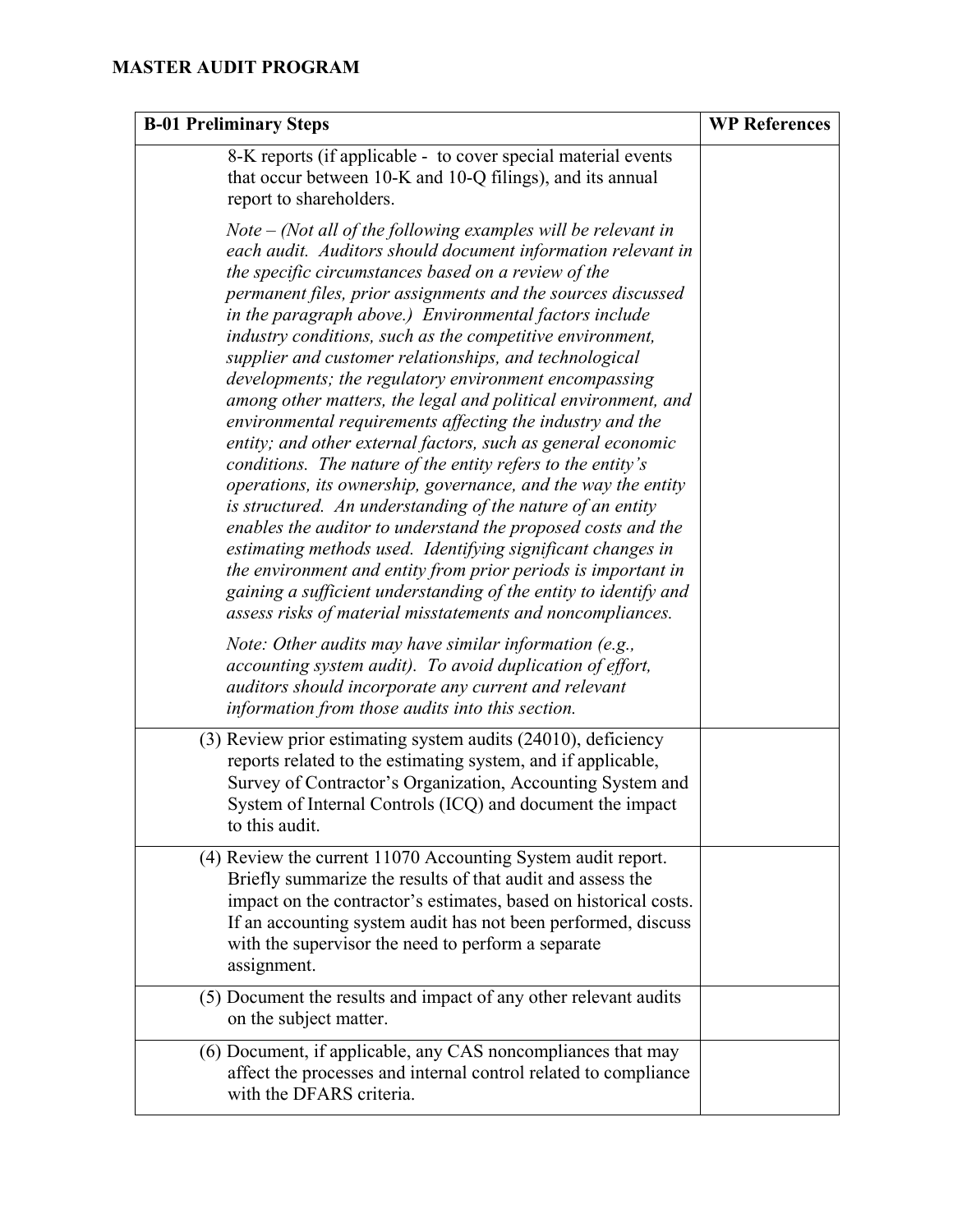| <b>B-01 Preliminary Steps</b>                                                                                                                                                                                                                                                                                                                                                                                                                                            | <b>WP References</b> |
|--------------------------------------------------------------------------------------------------------------------------------------------------------------------------------------------------------------------------------------------------------------------------------------------------------------------------------------------------------------------------------------------------------------------------------------------------------------------------|----------------------|
| d. Review permanent file to determine if previous audits included<br>findings and recommendations that impact the subject matter If there<br>were findings, document this information in the risk assessment and<br>perform the following procedures:                                                                                                                                                                                                                    |                      |
| (1) Ask contractor management if corrective actions were taken to<br>address findings and recommendations reported in previous<br>DCAA audits (e.g., questioned costs, business system<br>deficiencies, CAS audits) that are relevant to the subject<br>matter of audit. If yes, have contractor explain corrective<br>actions taken and determine if additional audit procedures<br>should be included in the fieldwork to test the corrective<br>actions. (GAGAS 7.13) |                      |
| (2) Document the results of the inquiry and the impact of the<br>corrective actions to the subject matter under audit.                                                                                                                                                                                                                                                                                                                                                   |                      |
| 2. Review permanent file to determine if the contractor has previously<br>provided other studies or audits (e.g., summary listing of internal<br>audits or external audit reports) that directly relate to the subject<br>matter. If there are no other studies or audits, document that<br>information in the working papers and perform the procedures below.                                                                                                          |                      |
| Ask contractor management if internal audits were performed. If<br>a.<br>yes, request contractor provide a summary listing of the internal<br>audits that would assist us in understanding and evaluating the<br>efficacy of the internal controls relevant to the subject matter.                                                                                                                                                                                       |                      |
| b. If the review of the perm file or the contractor identifies relevant<br>internal audits:                                                                                                                                                                                                                                                                                                                                                                              |                      |
| Determine if access to these reports is necessary to complete<br>٠<br>the evaluation of the relevant internal controls to support the<br>risk assessment or audit procedures related to the subject<br>matter of the audit. There must be a nexus between the<br>internal audit reports and the scope of this specific assignment.                                                                                                                                       |                      |
| Document the results of the determination in writing.<br>٠                                                                                                                                                                                                                                                                                                                                                                                                               |                      |
| If assignment is at a major contractor location, coordinate with<br>٠<br>the CAD or FAO point of contact (POC) for internal audit<br>reports to request the contractor provide access to the reports.                                                                                                                                                                                                                                                                    |                      |
| If assignment is at a non-major contractor and the FAO does<br>٠<br>not have a designated POC, the auditor should request the<br>contractor provide access to the internal audit reports.                                                                                                                                                                                                                                                                                |                      |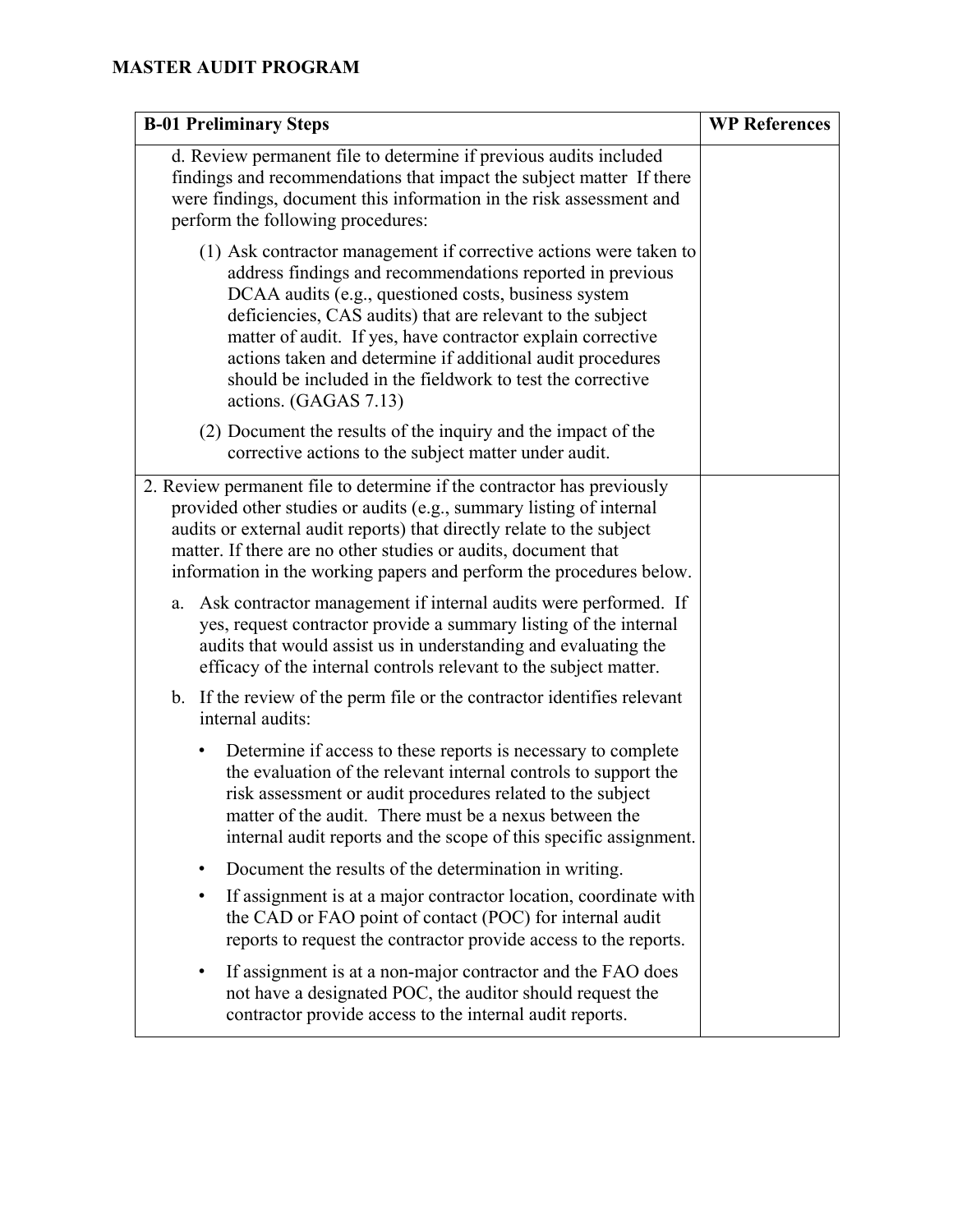| <b>B-01 Preliminary Steps</b>                                                                                                                                                                                                                                                                                                                             | <b>WP References</b> |
|-----------------------------------------------------------------------------------------------------------------------------------------------------------------------------------------------------------------------------------------------------------------------------------------------------------------------------------------------------------|----------------------|
| The request should include information on how the internal<br>audit report is relevant to the DCAA audit. Place a copy of<br>the request in the assignment administrative working papers.                                                                                                                                                                 |                      |
| c. If the review of the perm file or the contractor identifies relevant<br>other audits or studies:                                                                                                                                                                                                                                                       |                      |
| Obtain publicly available information for the relevant other<br>٠<br>Government agency audits (e.g., websites for DoD IG or other<br>IGs, service audit agencies, etc.).                                                                                                                                                                                  |                      |
| Make appropriate adjustments to your risk assessment and<br>$\bullet$<br>planned procedures based on the reported findings.                                                                                                                                                                                                                               |                      |
| d. Document the results of the inquiries including the response<br>received from the contractor for any request for access to internal<br>audit reports. (If access was not granted this should include the<br>contractor's rationale or justification for not granting access).                                                                          |                      |
| e. Determine if additional audit procedures are needed to address<br>any identified risk.                                                                                                                                                                                                                                                                 |                      |
| 3. Coordination with Contracting Officers                                                                                                                                                                                                                                                                                                                 |                      |
| a. Contact the ACO and PCOs involved in major proposals during the<br>past 12 months to discuss their concerns related to the<br>contractor's estimating system and compliance with the DFARS<br>criteria. Invite the ACO to the contractor system demonstrations.<br>Document the results of this coordination and consider it in<br>planning the audit. |                      |
| b. Notify the appropriate contracting officer of the commencement of<br>the audit and that the expected completion date will be provided<br>in the formal acknowledgement once the risk assessment is<br>complete. The acknowledgement process should be performed in<br>accordance with CAM 4-104.                                                       |                      |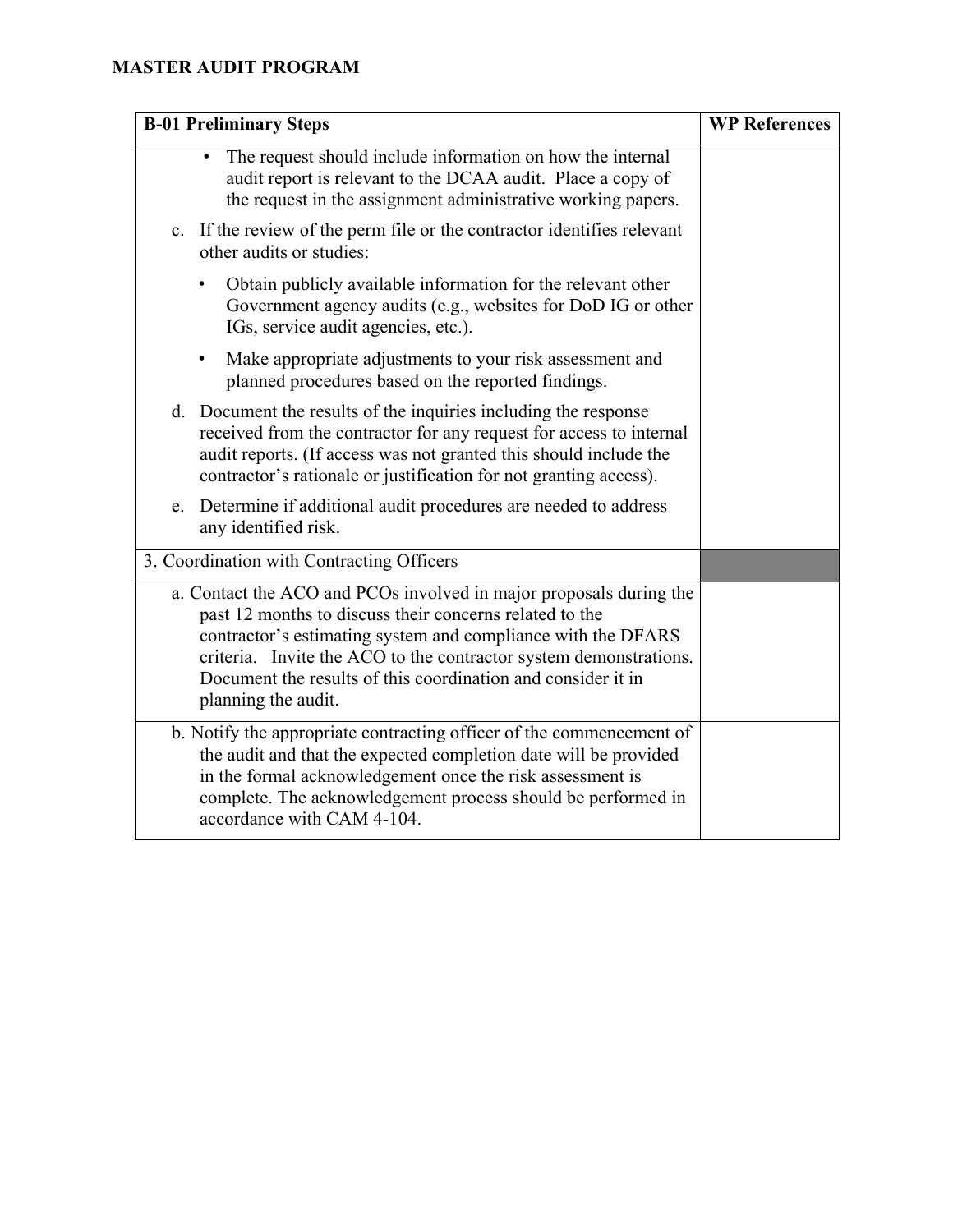| <b>B-01 Preliminary Steps</b>                                                                                                                                                                                                                                                                                                                                                                                                                                                                                                                                                                                                                                                                                                | <b>WP References</b> |
|------------------------------------------------------------------------------------------------------------------------------------------------------------------------------------------------------------------------------------------------------------------------------------------------------------------------------------------------------------------------------------------------------------------------------------------------------------------------------------------------------------------------------------------------------------------------------------------------------------------------------------------------------------------------------------------------------------------------------|----------------------|
| 4. Hold a planning meeting with the contractor to provide notification of<br>the upcoming audit, inquire about the locations of the estimating<br>departments to determine if coordination with other DCAA offices is<br>necessary, to schedule the entrance conference, and to request the<br>contractor prepare a general overview of their system for<br>presentation at the entrance conference. Request the following in<br>order to identify the estimating areas needed for contractor<br>demonstrations:                                                                                                                                                                                                             |                      |
| Obtain a schedule of price proposals submitted to the government for<br>the 12 month period ending [insert date] This is generally the past 12<br>months, however, the period may be adjusted either longer or shorter<br>depending on the specific circumstances at the contractor. Each<br>listing should show the customer and proposed value for each major<br>cost element (e.g., direct material, interdivisional, subcontracts, direct<br>labor, ODC, indirect expenses, COM) with summary totals for both<br>flexibly priced and fixed price (sub)contracts. Indicate whether each<br>element that was partly or entirely estimated using a cost estimating<br>relationship (CER) as well as any based on standards. |                      |
| 5. During the entrance conference, or other appropriate meeting, make<br>specific inquiries of contractor management and other appropriate<br>parties regarding the following:                                                                                                                                                                                                                                                                                                                                                                                                                                                                                                                                               |                      |
| Their knowledge of any actual, suspected, or alleged fraud or<br>a.<br>noncompliance with laws and regulations affecting the period of<br>time corresponding to the subject matter under audit.<br>$(AT-C 205.32)$                                                                                                                                                                                                                                                                                                                                                                                                                                                                                                           |                      |
| b. Whether any investigations or legal proceedings, that are<br>significant to the engagement objectives, have been initiated or<br>are in process with respect to the period of time corresponding to<br>the subject matter. (GAGAS 7.14)                                                                                                                                                                                                                                                                                                                                                                                                                                                                                   |                      |
| c. The existence of other audits and studies (performed by other than<br>DCAA) that relate to the subject matter under audit. If yes, have<br>the contractor explain the audits and studies performed, any<br>related findings or recommendations, and any contractor<br>corrective actions taken. (GAGAS 7.13)                                                                                                                                                                                                                                                                                                                                                                                                              |                      |
| Note: Specifically document in the working papers; the inquiries and<br>the corresponding responses as well as how the responses affect the<br>performance of the engagement.                                                                                                                                                                                                                                                                                                                                                                                                                                                                                                                                                |                      |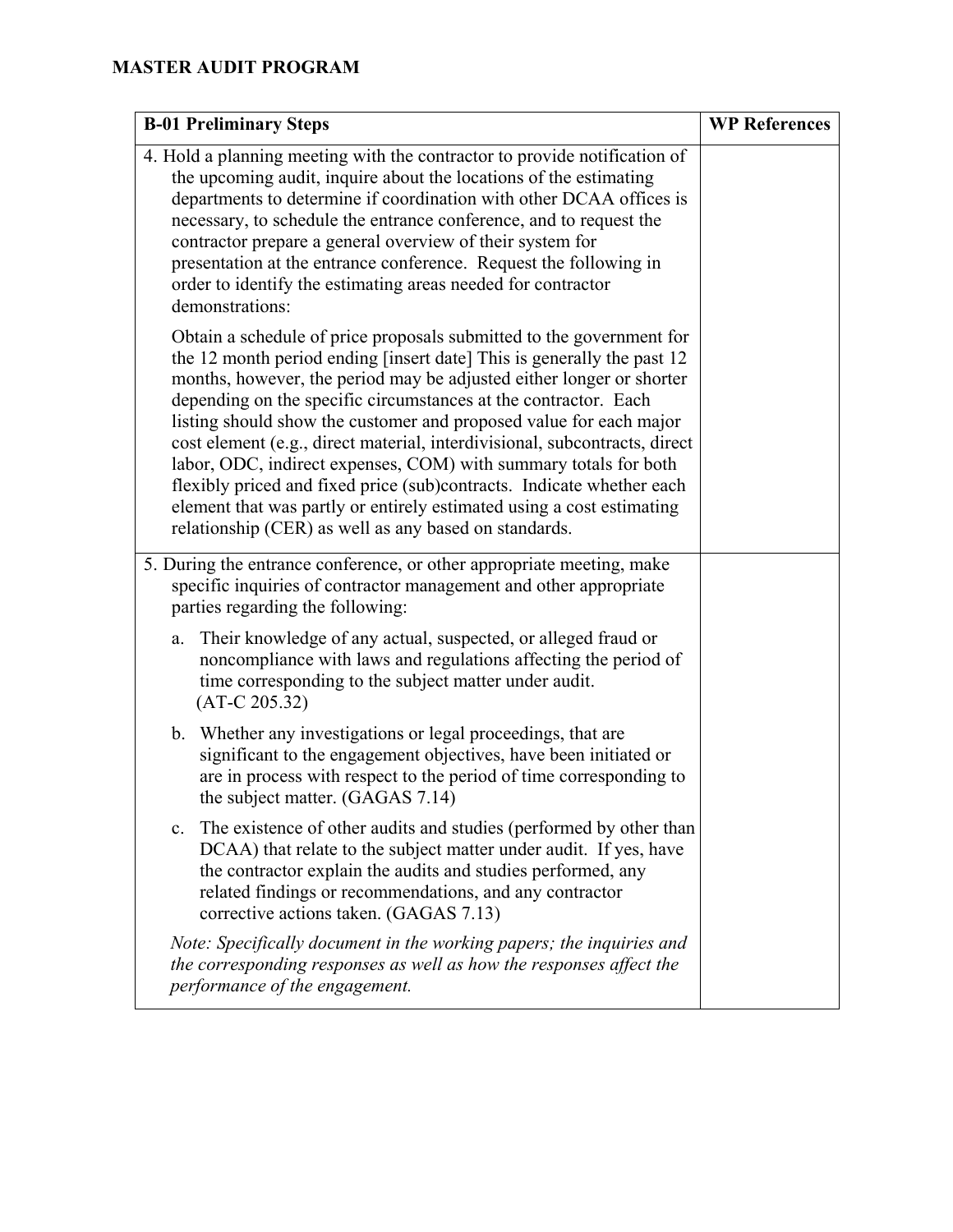| <b>B-01 Preliminary Steps</b>                                                                                                                                                                                                                                                                                                                                                                     | <b>WP References</b> |
|---------------------------------------------------------------------------------------------------------------------------------------------------------------------------------------------------------------------------------------------------------------------------------------------------------------------------------------------------------------------------------------------------|----------------------|
| 6. Initial Team Discussion                                                                                                                                                                                                                                                                                                                                                                        |                      |
| a. Hold a preliminary planning meeting with the audit team (e.g.,<br>RAM, FAO Manager, Supervisor, Technical Specialists, and<br>Auditors). Topics should include:                                                                                                                                                                                                                                |                      |
| (1) relevant environmental factors and information related to the<br>nature of the entity;                                                                                                                                                                                                                                                                                                        |                      |
| (2) procedures to obtain and document an understanding of the<br>system;                                                                                                                                                                                                                                                                                                                          |                      |
| (3) the objectives of the audit (primarily compliance with DFARS<br>252.215-7002);                                                                                                                                                                                                                                                                                                                |                      |
| $(4)$ coordination needed with other DCAA offices (e.g., CADs or<br>other locations where estimating functions are performed, FD,<br>$etc.$ ).                                                                                                                                                                                                                                                    |                      |
| b. Based on the team's understanding of the criteria, subject matter,<br>and the contractor and its environment, hold a planning meeting<br>with the audit team (at a minimum, Supervisor and Auditor) to<br>discuss and identify potential material noncompliances, whether<br>due to error or fraud, that could affect the subject matter.                                                      |                      |
| The discussion should include:                                                                                                                                                                                                                                                                                                                                                                    |                      |
| • relevant prior audit experience (e.g., questioned cost, relevant<br>reported accounting system deficiencies),                                                                                                                                                                                                                                                                                   |                      |
| relevant aspects of the contractor and its environment,<br>$\bullet$                                                                                                                                                                                                                                                                                                                              |                      |
| risk of material noncompliance due to fraud (e.g., the extent of<br>$\bullet$<br>financial incentives, pressures to meet budgetary and<br>contractual commitments, and opportunities to commit and<br>conceal fraud). (Consider the fraud risk factors and scenarios<br>presented in the DoD OIG's webpage: Fraud Detection<br>Resources for Auditors (copy link and paste into web<br>browser)), |                      |
| other known risk factors identified that could materially affect<br>$\bullet$<br>the subject matter, and                                                                                                                                                                                                                                                                                          |                      |
| the audit team's understanding of relevant key internal controls.<br>٠                                                                                                                                                                                                                                                                                                                            |                      |
| Document the factors identified that increase the risk of material<br>noncompliance due to error or fraud that could affect the subject<br>matter, and design audit procedures to respond to the increased risk<br>of material noncompliance.                                                                                                                                                     |                      |
| Communication among audit team members should continue as<br>needed throughout the audit regarding the risk of material<br>misstatement and noncompliance due to error or fraud.                                                                                                                                                                                                                  |                      |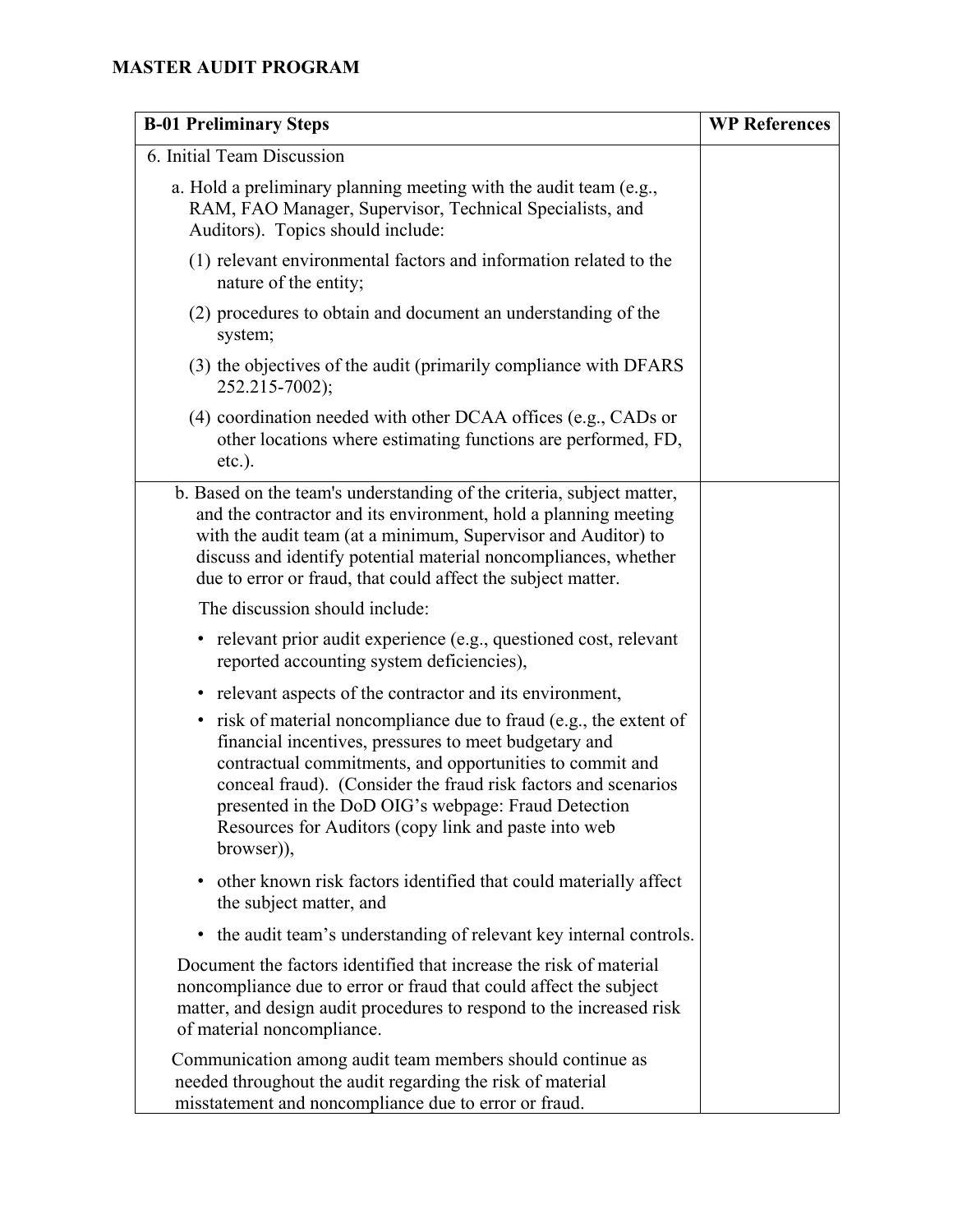| <b>B-01 Preliminary Steps</b>                                                                                                                                                                                                                                                                                                                                                                                                                                                                                                                                                                                                                      | <b>WP References</b> |
|----------------------------------------------------------------------------------------------------------------------------------------------------------------------------------------------------------------------------------------------------------------------------------------------------------------------------------------------------------------------------------------------------------------------------------------------------------------------------------------------------------------------------------------------------------------------------------------------------------------------------------------------------|----------------------|
| 7. In cases where this examination covers estimating systems at multi-<br>segment contractors, follow the guidance in CAM 5-103.2 and<br>5110e. Auditing estimating systems at multi-segment contractors<br>requires effective coordination among cognizant auditors to identify<br>the audit responsibilities at each location to ensure appropriate audit<br>coverage when contractor locations share components of the system,<br>such as policies and procedures, common technologies (e.g.,<br>software) or common management. Coordinate effort as needed with<br>other DCAA offices (e.g., CADs, assist audit offices, FD) as<br>necessary. |                      |
| 8. Review the universe of price proposals provided by the contractor for<br>the period, verify completeness and accuracy of selected proposed<br>values (e.g., compare to price proposals audited list, verify with<br>ACO/PCO records, etc.).                                                                                                                                                                                                                                                                                                                                                                                                     |                      |
| a. Identify price proposals in the universe that are subject to the<br>estimating system clause (i.e. solicitations and contracts that<br>require certified cost and pricing data).                                                                                                                                                                                                                                                                                                                                                                                                                                                                |                      |
| b. Determine the materiality of each proposed cost element including<br>those based on cost estimating relationships or standards.                                                                                                                                                                                                                                                                                                                                                                                                                                                                                                                 |                      |
| c. For each cost element listed that was subjected to audit,<br>summarize the approximate values for questioned and<br>unsupported costs.                                                                                                                                                                                                                                                                                                                                                                                                                                                                                                          |                      |
| d. Identify proposals that were determined to be inadequate and<br>briefly document the reasons.                                                                                                                                                                                                                                                                                                                                                                                                                                                                                                                                                   |                      |
| e. Review recent history of proposed direct and indirect rates<br>compared to actual rates.                                                                                                                                                                                                                                                                                                                                                                                                                                                                                                                                                        |                      |
| 9. Entrance Conference and System Demonstrations                                                                                                                                                                                                                                                                                                                                                                                                                                                                                                                                                                                                   |                      |
| a. Draft the Contractor Notification Letter. The proforma Contractor<br>Notification Letter contains a list of information generally needed<br>to perform the audit and identifies the key areas of the estimating<br>system addressed during system demonstrations.                                                                                                                                                                                                                                                                                                                                                                               |                      |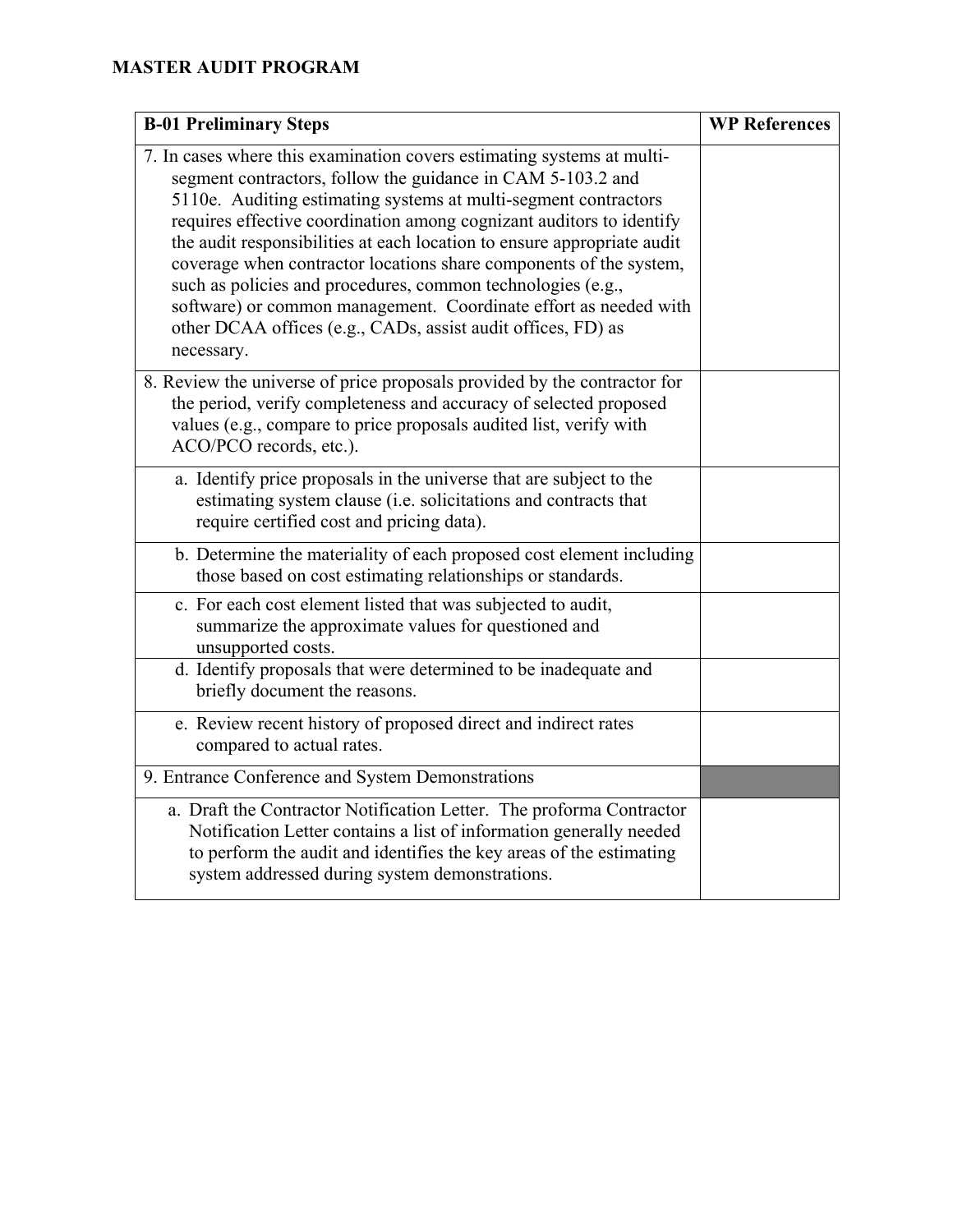| <b>B-01 Preliminary Steps</b>                                                                                                                                                                                                                                                                                    | <b>WP References</b> |
|------------------------------------------------------------------------------------------------------------------------------------------------------------------------------------------------------------------------------------------------------------------------------------------------------------------|----------------------|
| b. Hold an entrance conference. The purpose of the entrance<br>conference and contractor demonstrations is to obtain and<br>document an understanding of the contractor's estimating system<br>internal controls related to compliance with the DFARS criteria.<br>During the entrance conference:               |                      |
| (1) Provide the Contractor Notification Letter and discuss the<br>information being requested from the contractor;                                                                                                                                                                                               |                      |
| (2) Discuss the purpose of the audit and expectations, such as the<br>estimating system demonstration requirements, the level of<br>detail that should be covered in the demonstrations, who<br>should participate in the meetings, the length and location of<br>the meetings, and other pertinent information; |                      |
| (3) Obtain a general overview of the estimating system and<br>processes;                                                                                                                                                                                                                                         |                      |
| (4) Establish dates for demonstrations on the key processes of<br>those areas identified. The demonstrations should be held<br>early in the process;                                                                                                                                                             |                      |
| (5) Follow up with contractor management on corrective actions<br>that address previous DCAA audit findings and<br>recommendations; and                                                                                                                                                                          |                      |
| (6) Follow up with contractor management regarding other<br>studies or audits (e.g., internal auditors, consultants,<br>Independent Public Accountants) that impact the subject<br>matter.                                                                                                                       |                      |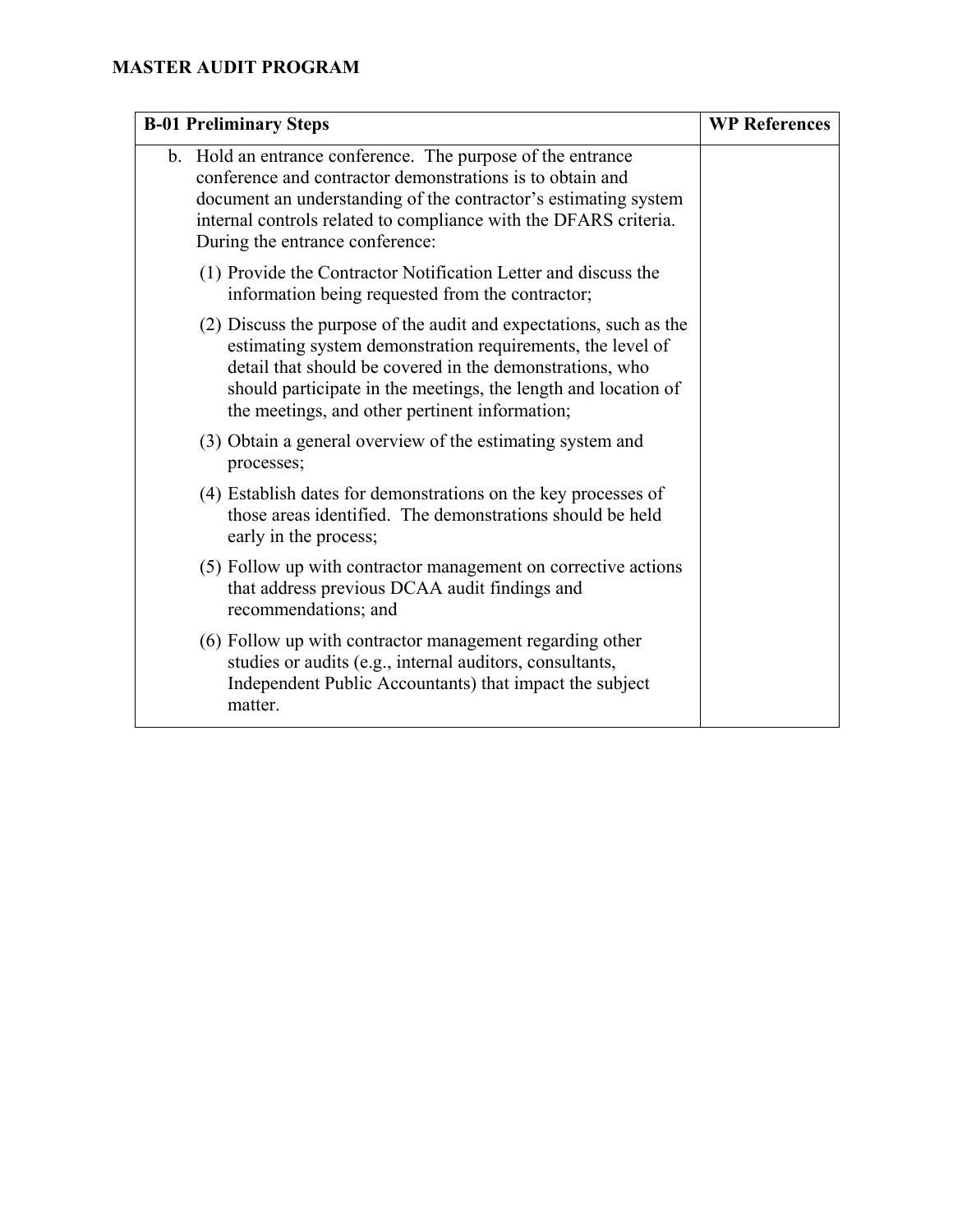| <b>B-01 Preliminary Steps</b>                                                                                                                                                                                                                                                                                                                                                                                                                                                                                                                                                                                                                                                | <b>WP References</b> |
|------------------------------------------------------------------------------------------------------------------------------------------------------------------------------------------------------------------------------------------------------------------------------------------------------------------------------------------------------------------------------------------------------------------------------------------------------------------------------------------------------------------------------------------------------------------------------------------------------------------------------------------------------------------------------|----------------------|
| System Demonstrations and Documenting an Understanding of the<br>c.<br>Estimating System. (The entire team should attend the<br>demonstrations, if possible.)                                                                                                                                                                                                                                                                                                                                                                                                                                                                                                                |                      |
| During the demonstrations the audit team should make detailed<br>notes on the contractor's system descriptions, policies, and<br>procedures, etc. to obtain and document their understanding of<br>the system. A Ask questions to ensure a sufficient understanding<br>of the system is obtained. When responsible personnel (and<br>processes) differ across significant areas; the demonstrations may<br>occur through a series of separate walkthroughs provided by<br>responsible contractor personnel.                                                                                                                                                                  |                      |
| Note - Inquiry alone is not sufficient to obtain an understanding of<br>the contractor's internal controls. Procedures to obtain an<br>understanding of estimating system internal controls include<br>inquiries of contractor personnel, as well as performing other<br>procedures, such as observing the application of specific controls,<br>inspecting documents and reports, and performing walkthroughs<br>of the system (including tracing estimates through the various<br>processing steps) to demonstrate how the contractor ensures<br>compliance with the DFARS 252.215-7002 system criteria.                                                                    |                      |
| d. Document risks the audit team identified during the entrance<br>conference or contractor demonstrations.                                                                                                                                                                                                                                                                                                                                                                                                                                                                                                                                                                  |                      |
| 10. Finalizing/Summarizing the Understanding of the Estimating<br>System                                                                                                                                                                                                                                                                                                                                                                                                                                                                                                                                                                                                     |                      |
| This step completes the first objective of the audit and is critical<br>since the documented understanding serves as the basis for planning<br>the audit and identifying types of potential noncompliances and<br>factors that affect the risk of material noncompliances to enable<br>designing audit procedures to test contractor compliance with<br>DFARS 252.215-7002.                                                                                                                                                                                                                                                                                                  |                      |
| Using the information obtained during the entrance conference<br>a.<br>and system demonstrations, finalize and document your<br>understanding of the contractor's estimating system in WP B-02,<br>and cross-reference it to detailed descriptions and information<br>obtained and documented during the contractor's demonstrations<br>(e.g., flowcharts, policies and procedures, desk procedures,<br>screenshots, etc.). The documented understanding should address<br>each of the 17 DFARS criteria as well as the five internal control<br>components identified below. Note: the Estimating System Audit<br>Information Request (WP 11b) includes Items $(2) - (5)$ . |                      |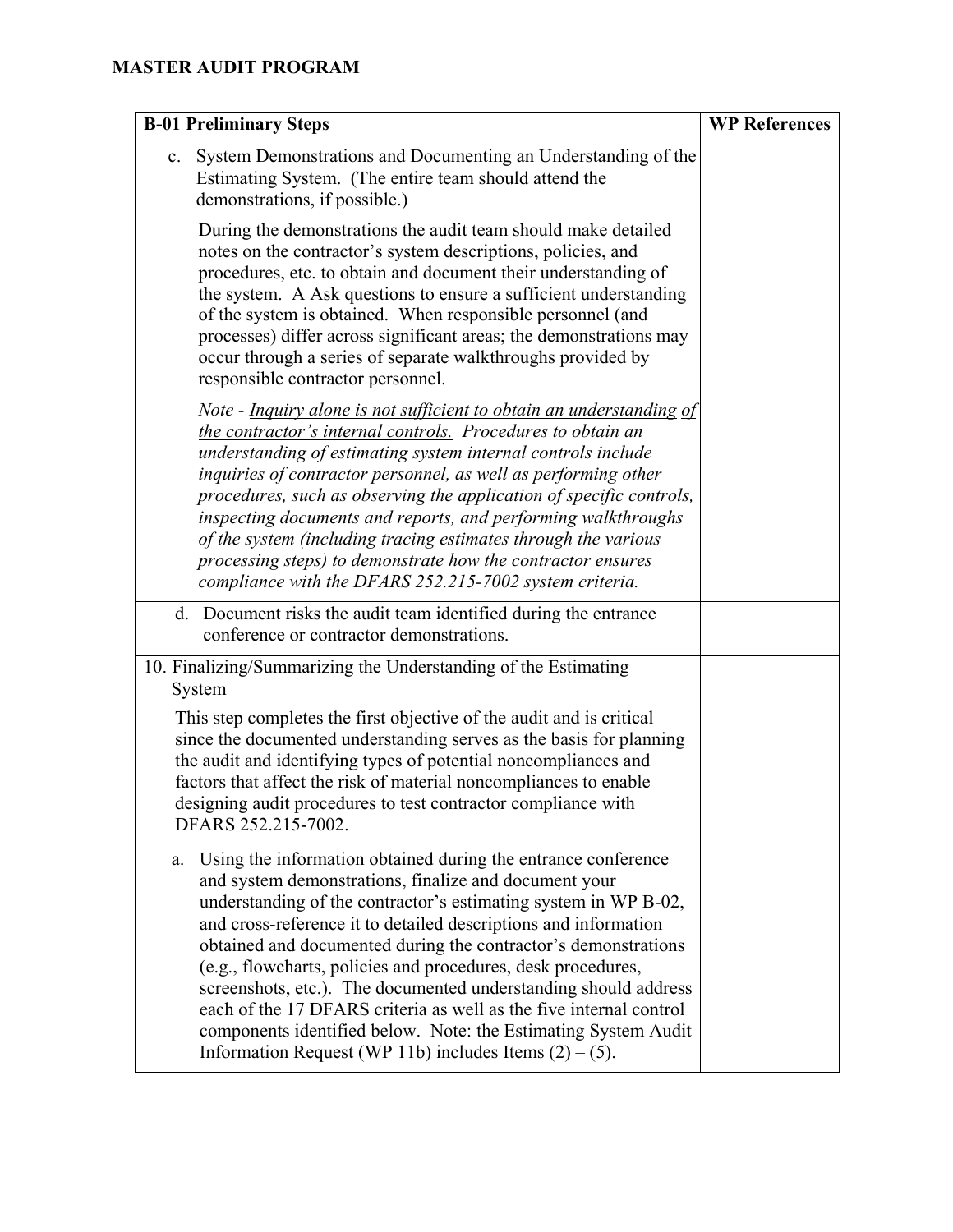| <b>B-01 Preliminary Steps</b>                                                                                                                                                                                                                                                                                                                                                                                                                                                                                                                                                                                                     | <b>WP References</b> |
|-----------------------------------------------------------------------------------------------------------------------------------------------------------------------------------------------------------------------------------------------------------------------------------------------------------------------------------------------------------------------------------------------------------------------------------------------------------------------------------------------------------------------------------------------------------------------------------------------------------------------------------|----------------------|
| $(1)$ <b>Control Environment</b> – Obtain the most recent audit<br>assessment of the control environment during the initial<br>planning steps. Update working papers for any additional<br>information related to the assessment of the control<br>environment and the potential impact on the estimating<br>system.                                                                                                                                                                                                                                                                                                              |                      |
| (2) <b>Contractor's Risk Assessment</b> - Document how the<br>contractor identifies and addresses risk associated with price<br>proposal estimates in which cost or pricing data are required.                                                                                                                                                                                                                                                                                                                                                                                                                                    |                      |
| (3) <b>Contractor Monitoring</b> - Document the contractor's<br>activities to monitor the overall operation of the estimating<br>process. (Note: Periodic monitoring is also one of the<br>DFARS criteria. See C-01)                                                                                                                                                                                                                                                                                                                                                                                                              |                      |
| (4) Information System and Communication - Document the<br>contractor's process for initiating, processing, authorizing,<br>controlling, reporting, and communicating information related<br>to each type of significant estimate.                                                                                                                                                                                                                                                                                                                                                                                                |                      |
| (5) Control Activities $-$ Document the control activities and<br>processes the contractor uses to ensure compliance with each<br>of the criteria in the DFARS 252.215-7002.                                                                                                                                                                                                                                                                                                                                                                                                                                                      |                      |
| b. Prepare a high-level summary of your understanding of the<br>contractor's estimating system. After the detailed summary<br>understanding has been documented and reviewed by your<br>supervisor, provide the summary to the contractor and obtain<br>written confirmation from the contractor that the understanding is<br>accurate.                                                                                                                                                                                                                                                                                           |                      |
| c. Summarize the high-risk areas identified during the<br>demonstrations and other preliminary steps so that they can be<br>addressed during the team discussion below.                                                                                                                                                                                                                                                                                                                                                                                                                                                           |                      |
| 11. Hold an interim planning meeting with the audit team (e.g., RAM,<br>Manager, Supervisor, Technical Specialist and Auditors) and discuss<br>results of preliminary planning, entrance conference information,<br>risks identified, and the understanding of the system and areas of<br>potential impact. This should be a detailed discussion on which cost<br>elements/areas to test, what attributes to test for, how much testing<br>should occur based on risk, and how to select the applicable samples<br>and test each selected cost element/area. Assess the need to obtain an<br>updated schedule of price proposals. |                      |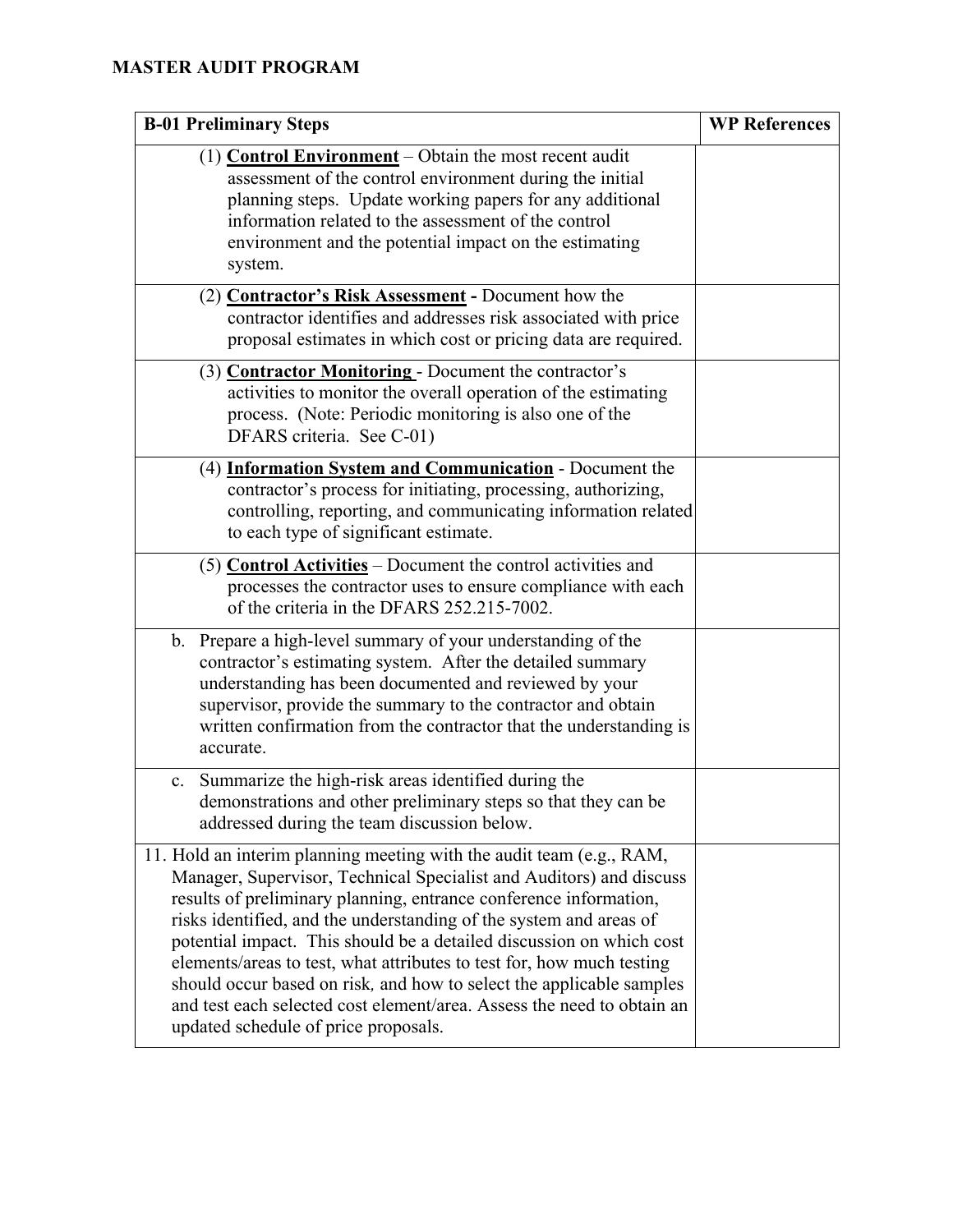| <b>B-01 Preliminary Steps</b>                                                                                                                                                                                                                                                                                                                                                                                                                                                                                                  | <b>WP References</b> |
|--------------------------------------------------------------------------------------------------------------------------------------------------------------------------------------------------------------------------------------------------------------------------------------------------------------------------------------------------------------------------------------------------------------------------------------------------------------------------------------------------------------------------------|----------------------|
| a. Review relevant sections in the DoD OIG's webpage: Fraud<br>Detection Resources for Auditors and discuss risk factors<br>identified that indicate potential fraud risk, illegal acts, or<br>violations of contracts that could have a material effect on<br>government price proposals, and develop audit steps in response.<br>If no risk factors are identified, document this in working paper<br>Β.                                                                                                                     |                      |
| b. Consider the need for specialist assistance, if any, and document<br>on working paper B-03.                                                                                                                                                                                                                                                                                                                                                                                                                                 |                      |
| 12. Initial Risk Assessment. Document the risk factors identified during<br>team discussions and risk assessment procedures. Design audit<br>procedures (i.e., tailor the audit program by adding, deleting, and<br>modifying the audit steps) to achieve the audit objectives and provide<br>reasonable assurance of detecting material noncompliances with<br>applicable laws and regulations.<br>Note: Auditors are encouraged to perform simultaneous testing<br>across the audit program sections to maximize efficiency. |                      |
| 13. Select a representative sample of price proposals that either contain<br>the DFARS clause or where the contractor was subject to certified<br>cost or pricing data requirements. Obtain the files supporting the<br>contractor's estimates for the significant areas identified to test the<br>key processes and controls to determine if the contractor's estimating<br>system complies with the system criteria in DFARS 252.215-7002.                                                                                   |                      |
| Note: Consider substantive procedures and testing performed in<br>proposal audits to help determine compliance with the DFARS<br>criteria.                                                                                                                                                                                                                                                                                                                                                                                     |                      |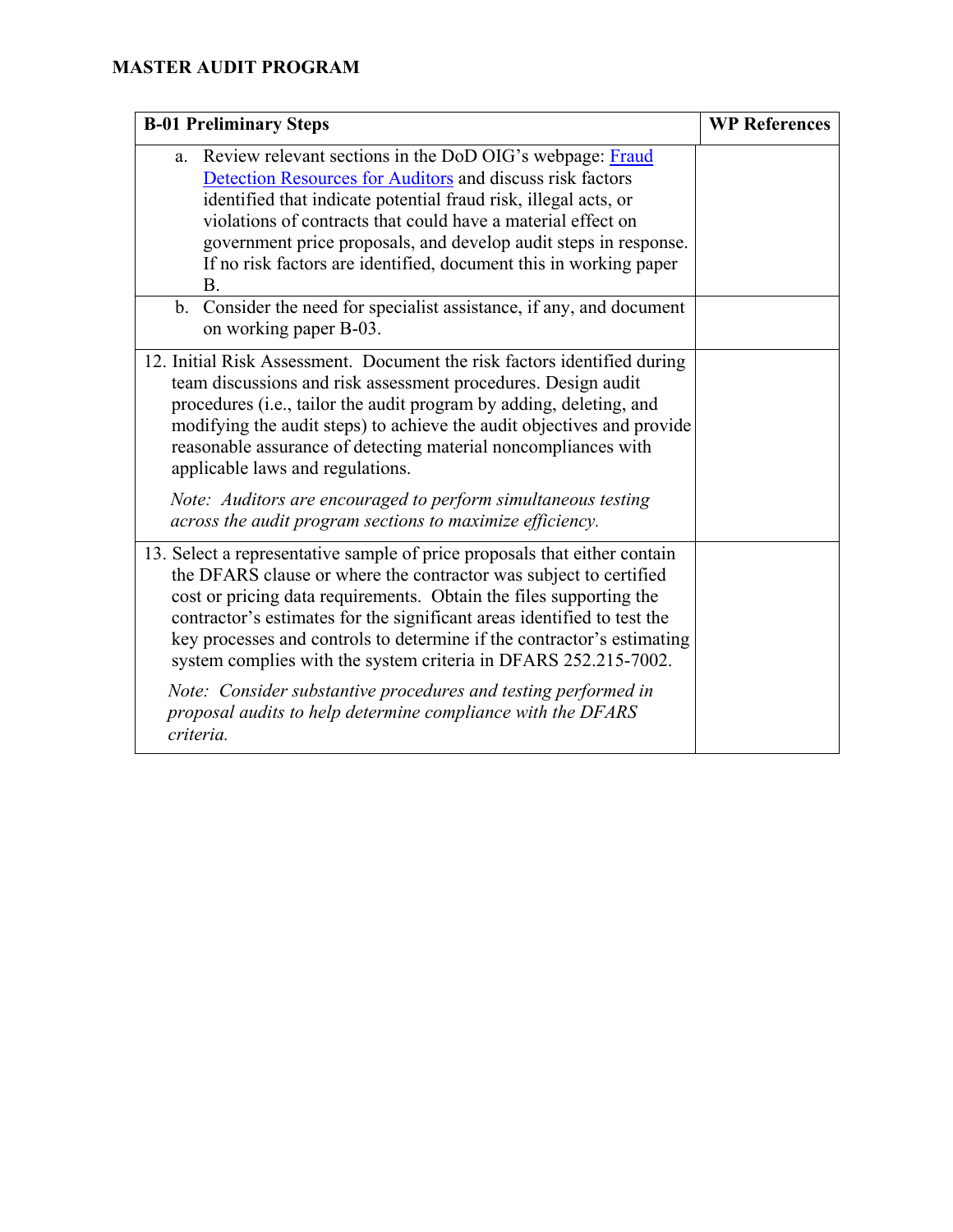| <b>C-01 Monitoring and Management Reviews</b>                                                                                                                                                                                                                                                                                                                                                                                                                                                                                                                                                                                                                                                                                                                                                                                       | <b>WP Reference</b> |
|-------------------------------------------------------------------------------------------------------------------------------------------------------------------------------------------------------------------------------------------------------------------------------------------------------------------------------------------------------------------------------------------------------------------------------------------------------------------------------------------------------------------------------------------------------------------------------------------------------------------------------------------------------------------------------------------------------------------------------------------------------------------------------------------------------------------------------------|---------------------|
| Version 11.1, dated June 2021                                                                                                                                                                                                                                                                                                                                                                                                                                                                                                                                                                                                                                                                                                                                                                                                       |                     |
| 1. Perform the following procedures to determine if the contractor's<br>estimating system provides for periodic monitoring (e.g., management<br>reviews) of the system, as appropriate.<br>(DFARS 252.215-7002(d)(4)(xii)):                                                                                                                                                                                                                                                                                                                                                                                                                                                                                                                                                                                                         |                     |
| Note: The contractor's monitoring of its estimating system should<br>include considering whether controls are operating as intended and<br>that they are modified as appropriate for changes in conditions and<br>may include many forms such as management reviews, internal audits,<br>or personnel performing similar activities, which may be accomplished<br>through ongoing monitoring activities built into the contractor's<br>normal recurring activities, separate evaluations, or a combination of<br>the two. Consider all monitoring activities in determining compliance<br>with this DFARS. What is sufficient will depend on the circumstances<br>(e.g., size and complexity of the contractor's operations). Ongoing<br>monitoring activities of small and midsized contractors are more likely<br>to be informal. |                     |
| Determine if the contractor's policies and procedures require<br>a.<br>periodic monitoring (e.g., management reviews) of its estimating<br>system and if the timeframes and guidelines appear sufficient given<br>the complexity and size of the contractor's operations to determine<br>that controls are operating as intended and that they are modified as<br>appropriate. (Generally, reference your observations and inquiry<br>during the walkthrough.)                                                                                                                                                                                                                                                                                                                                                                      |                     |
| b. Evaluate management review and other monitoring activities for the<br>time period covered by the audit to determine if the contractor is<br>performing reviews in accordance with the contractor's established<br>time frames and guidelines.                                                                                                                                                                                                                                                                                                                                                                                                                                                                                                                                                                                    |                     |
| Evaluate documentation supporting the contractor's internal reviews<br>c.<br>of, and accountability for, the acceptability of the estimating system,<br>such as comparisons of projected results to actual results, and an<br>analysis of any differences. Determine if actual management<br>review is consistent with the policy. (DFARS 252.215-<br>7002(d)(4)(xiii)                                                                                                                                                                                                                                                                                                                                                                                                                                                              |                     |
| d. Discuss findings with the contractor.                                                                                                                                                                                                                                                                                                                                                                                                                                                                                                                                                                                                                                                                                                                                                                                            |                     |
| Document the audit evaluation and conclusions. Discuss with the<br>e.<br>audit team and obtain supervisory approval.                                                                                                                                                                                                                                                                                                                                                                                                                                                                                                                                                                                                                                                                                                                |                     |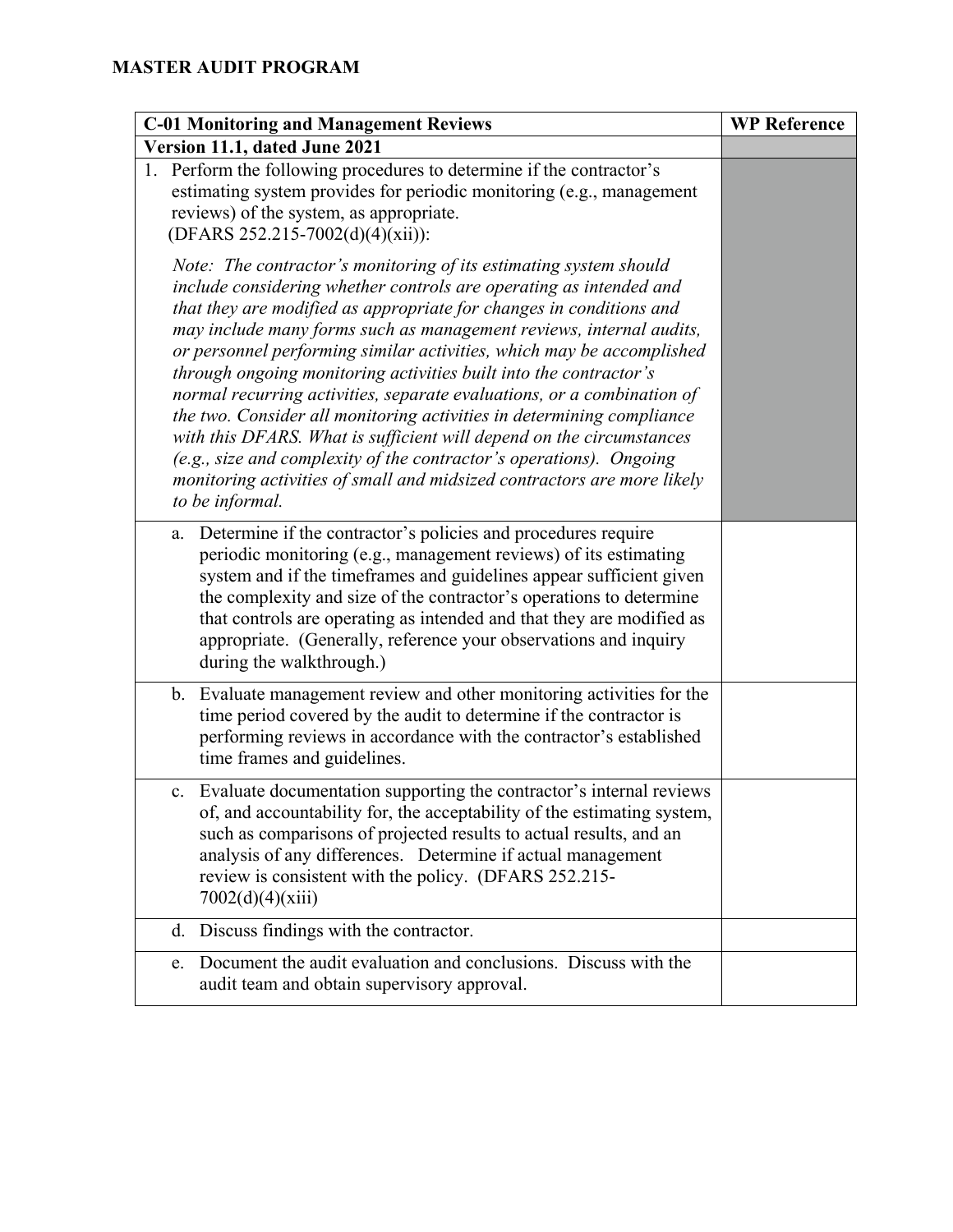| <b>E-01 Estimating Direct Labor Rates</b>                                                                                                                                                                                                                                                                                                                                                                                                                                                                                                          | <b>WP Reference</b> |
|----------------------------------------------------------------------------------------------------------------------------------------------------------------------------------------------------------------------------------------------------------------------------------------------------------------------------------------------------------------------------------------------------------------------------------------------------------------------------------------------------------------------------------------------------|---------------------|
| Version 11.10, dated June 2021                                                                                                                                                                                                                                                                                                                                                                                                                                                                                                                     |                     |
| 1. Based on your understanding of the policies and procedures obtained<br>during the demonstrations, perform the following to determine whether<br>the policies comply with the DFARS criteria and whether the actual<br>practices comply with the policies:                                                                                                                                                                                                                                                                                       |                     |
| a. Review and evaluate the assignment of responsibility for preparing,<br>reviewing, and approving the direct labor rate estimates. Identify<br>the personnel responsible for calculating the direct labor rate<br>estimates for the selected proposals. Verify that personnel have<br>sufficient training, experience, and guidance to develop the<br>estimates in accordance with the established procedures.<br>(DFARS 252.215-7002(d)(4)(i, ii & iii))                                                                                         |                     |
| b. Review the basis of estimate. Determine if the description<br>sufficiently identifies and documents the sources of data and the<br>estimating methods and rationale used in developing the base direct<br>labor rate estimates and escalation.<br>$(DFARS 252.215-7002(d)(4)(iv))$                                                                                                                                                                                                                                                              |                     |
| Verify that the estimators appropriately considered historical<br>c.<br>experience (e.g., trend analysis of actual direct labor rates by<br>category). Verify that the estimators appropriately integrated<br>information from other management systems (e.g., payroll system,<br>IT). (DFARS 252.215-7002(d)(4)(ix, x & xi))                                                                                                                                                                                                                      |                     |
| Determine if adequate supervision occurred throughout the<br>$d_{\cdot}$<br>development of the estimated direct labor rates (e.g., signature on<br>worksheet(s), documented guidance discussions). Determine if<br>errors were timely detected and corrected. If no errors were<br>identified, determine whether errors would likely have been detected<br>considering the extent of supervision and management review.<br>(DFARS 252.215-7002(d)(4)(v & vii))                                                                                     |                     |
| Determine if the estimating policies and actual practices are sound<br>e.<br>and are compliant with the provisions of the solicitation and are<br>adequate to serve as a basis to reach a fair and reasonable price.<br>(DFARS 252.215-7002(d)(4)(xvi & xvii)) For proposals that<br>include direct labor rates that were subjected to audit, summarize the<br>reported exceptions resulting from unsound estimating policies<br>and/or practices. For the remaining proposals, determine if the<br>policies and practices reasonably ensure that: |                     |
| (1) The direct labor rate calculation method and presentation<br>complied with the solicitation and the FAR.                                                                                                                                                                                                                                                                                                                                                                                                                                       |                     |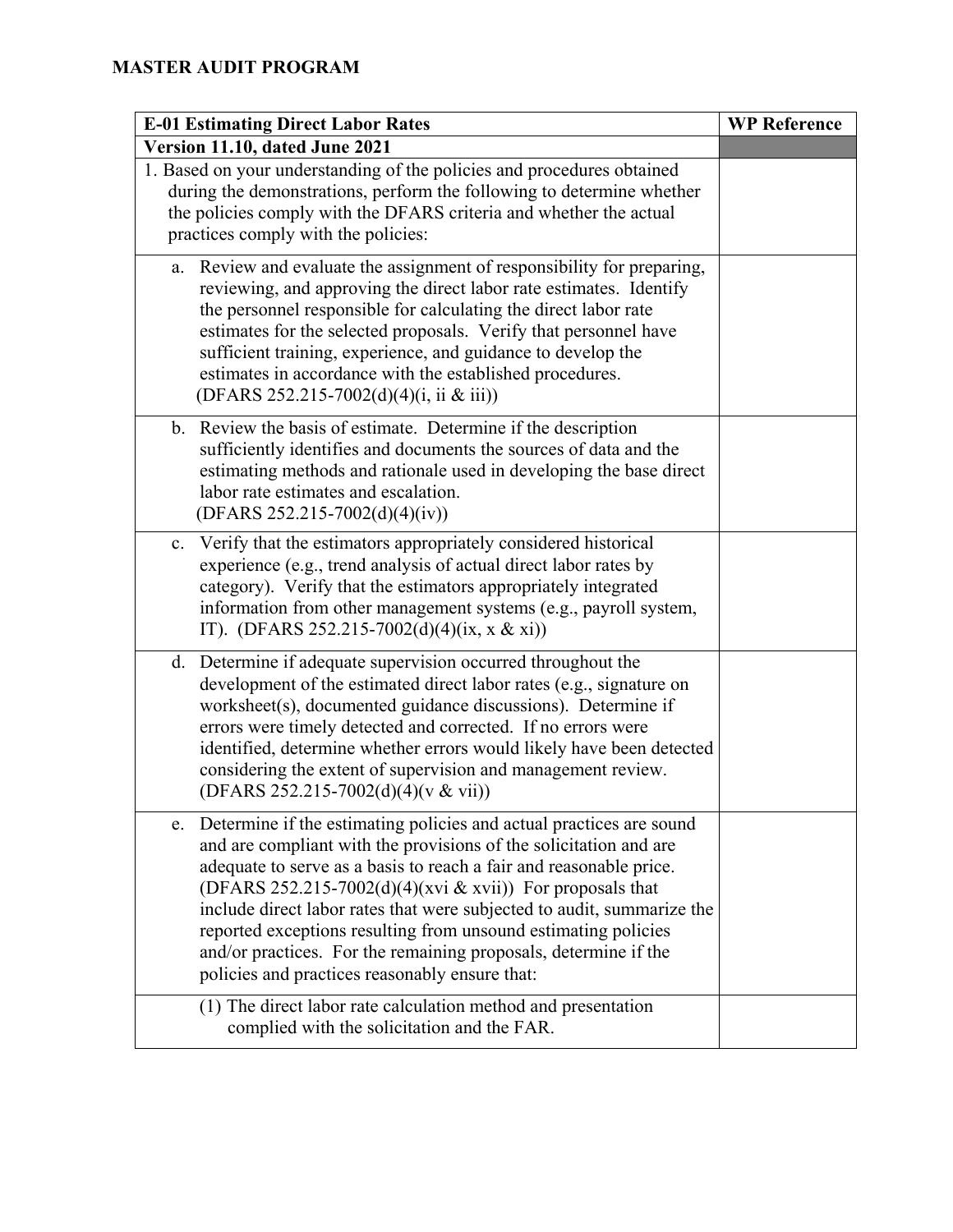| <b>E-01 Estimating Direct Labor Rates</b>                                                                                                    | <b>WP Reference</b> |
|----------------------------------------------------------------------------------------------------------------------------------------------|---------------------|
| (2) The proposed direct labor rates are consistent with<br>established/disclosed practices (CAS 401/CAS 402/FAR 31.202)                      |                     |
| and 31.203(a)). (DFARS 252.215-7002(d)(4)(vi & viii))                                                                                        |                     |
| (3) Appropriate steps were taken to ensure that proposed direct labor<br>rates are reasonable and otherwise compliant with FAR 31.205-<br>6. |                     |
| (4) Reasonable steps were taken to ensure direct labor rate<br>categories comply with CAS 418, if applicable.                                |                     |
| 2. Discuss findings with the contractor.                                                                                                     |                     |
| 3. Document the audit evaluation and conclusions. Discuss with the audit<br>team and obtain supervisory approval.                            |                     |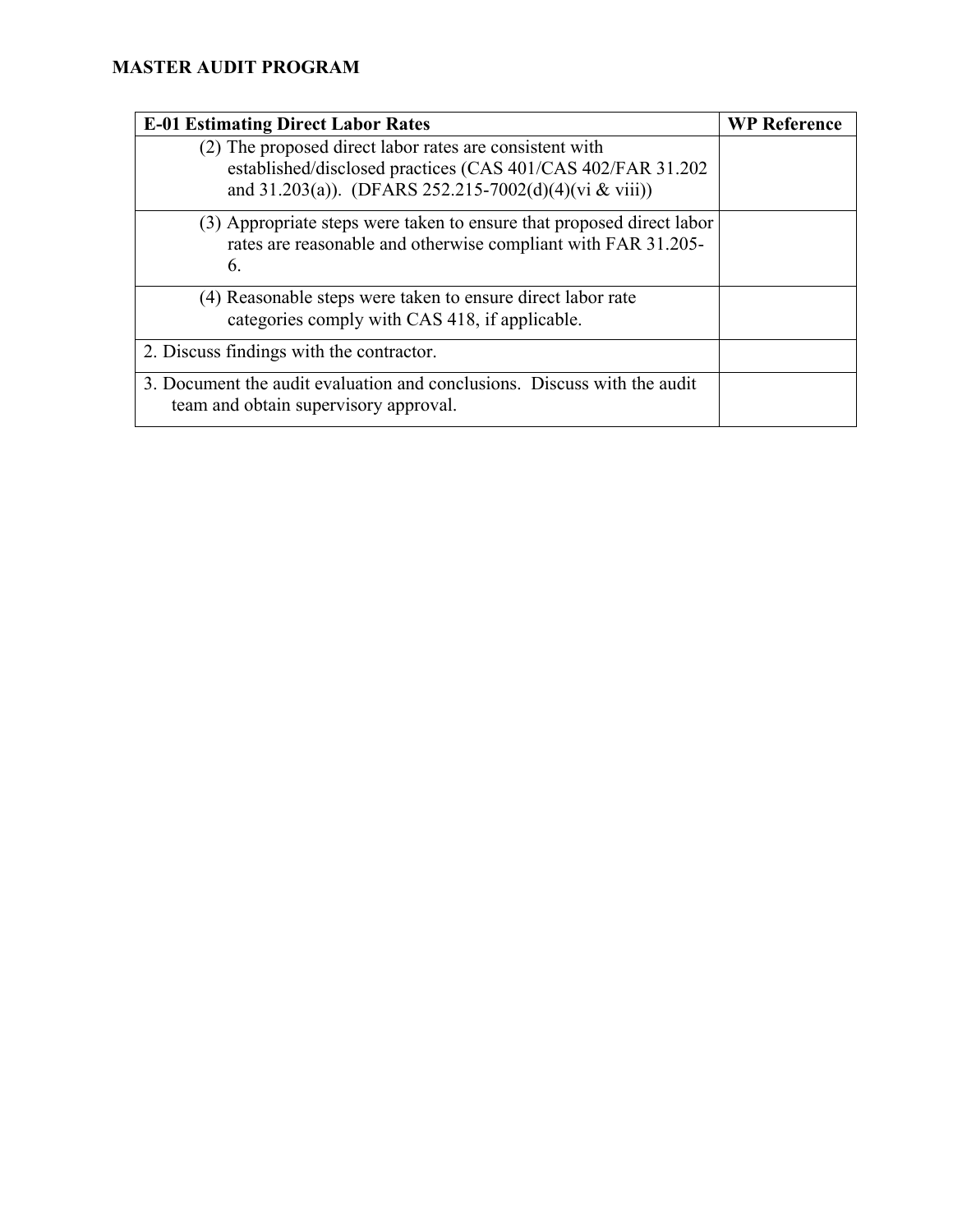| <b>F-01 Estimating Direct Labor Hours</b>                                                                                                                                                                                                                                                                                                                                                                                                                                                      | <b>WP Reference</b> |
|------------------------------------------------------------------------------------------------------------------------------------------------------------------------------------------------------------------------------------------------------------------------------------------------------------------------------------------------------------------------------------------------------------------------------------------------------------------------------------------------|---------------------|
| Version 11.1, dated June 2021                                                                                                                                                                                                                                                                                                                                                                                                                                                                  |                     |
| 1. Based on your understanding of the policies and procedures obtained<br>during the demonstrations, perform the following to determine whether<br>the policies comply with the DFARS criteria and whether the actual<br>practices comply with the policies:                                                                                                                                                                                                                                   |                     |
| Review and evaluate the assignment of responsibility for preparing,<br>a.<br>reviewing, and approving the direct labor hour estimates. Identify<br>the personnel responsible for calculating the direct labor hour<br>estimates. Verify that personnel have sufficient training,<br>experience, and guidance to develop the estimates in accordance<br>with the established procedures.<br>(DFARS 252.215-7002(d)(4)(i, ii & iii))                                                             |                     |
| b. Review the basis of estimate. Determine if the description<br>sufficiently identifies and documents the sources of data and the<br>estimating methods and rationale used in developing the proposed<br>direct labor hours and skill mix. (DFARS 252.215-7002(d)(4)(iv))                                                                                                                                                                                                                     |                     |
| Verify that the estimators appropriately considered historical<br>c.<br>experience (e.g., evidence of search for relevant history). Evaluate<br>the rationale for any significant departures from relevant history.<br>Verify that the estimators appropriately integrated information from<br>other management systems (e.g., accounting system, labor system,<br>IT). (DFARS 252.215-7002(d)(4)(ix & xi))                                                                                    |                     |
| d. Determine if adequate supervision occurred throughout the<br>development of the estimated direct labor hours and skill mix (e.g.,<br>signature on worksheet(s), documented guidance discussions).<br>Determine if errors were timely detected and corrected. If no errors<br>were identified, determine whether errors would likely have been<br>detected considering the extent of supervision and management<br>review. (DFARS 252.215-7002(d)(4)(v & vii))                               |                     |
| Determine if the estimating policies and actual practices are sound<br>e.<br>and are compliant with the provisions of the solicitation and are<br>adequate to serve as a basis to reach a fair and reasonable price.<br>(DFARS 252.215-7002(d)(4)(xvi & xvii)) For proposals that<br>include direct labor hours that were subjected to audit, summarize<br>the reported exceptions. For the remaining proposals, determine if<br>the policies and practices provide reasonable assurance that: |                     |
| (1) estimating methods and presentations comply with the<br>solicitation and the FAR.                                                                                                                                                                                                                                                                                                                                                                                                          |                     |
| (2) proposed direct labor hours are consistent with<br>established/disclosed practices (CAS 401/CAS 402/FAR 31.202<br>and 31.203(a)). (DFARS 252.215-7002(d)(4)(vi & viii))                                                                                                                                                                                                                                                                                                                    |                     |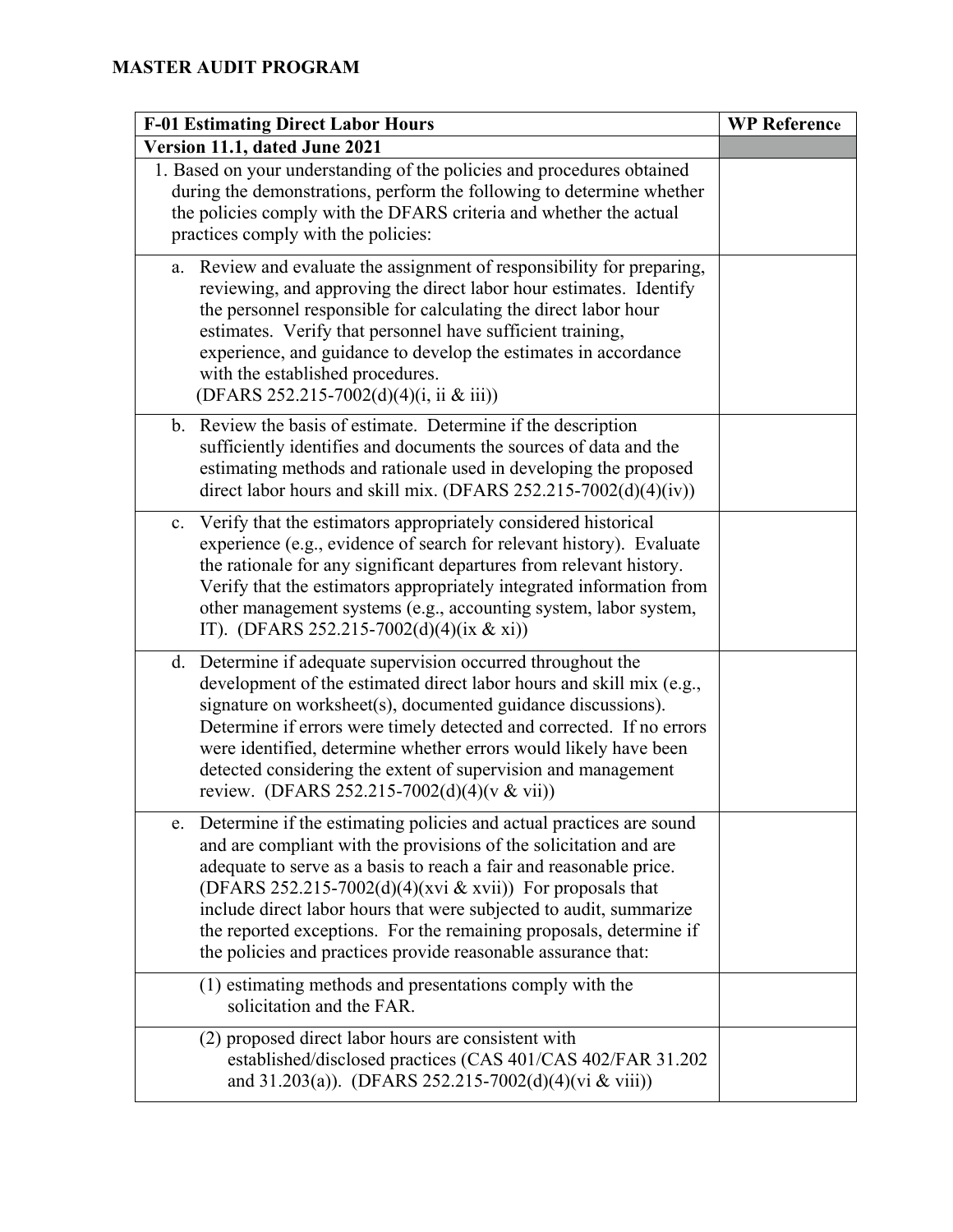| <b>F-01 Estimating Direct Labor Hours</b>                                                                                                                                                                                                                                                                                                                                                                                                                             | <b>WP Reference</b> |
|-----------------------------------------------------------------------------------------------------------------------------------------------------------------------------------------------------------------------------------------------------------------------------------------------------------------------------------------------------------------------------------------------------------------------------------------------------------------------|---------------------|
| (3) If relevant historical hours were used, the estimating team takes<br>reasonable steps to ensure historical direct labor hours were<br>reliable (e.g., periodic internal labor audits/floorchecks) and<br>uses appropriate analytical methods for arriving at the estimated<br>hours (e.g., improvement curve). Verify that the contractor took<br>reasonable steps to properly identify and remove nonrecurring<br>activities.<br>$(DFARS 252.215-7002(d)(4)(x))$ |                     |
| (4) If relevant history was not available, the estimating method was<br>reasonably sound and, when appropriate, adequately supported<br>by an internal comparison of past projections using the chosen<br>method and actual results.<br>$(DFARS 252.215-7002(d)(4)(xiii))$                                                                                                                                                                                            |                     |
| (5) Sound rationale was used to estimate the proposed labor skill<br>mix.                                                                                                                                                                                                                                                                                                                                                                                             |                     |
| 2. Discuss findings with the contractor.                                                                                                                                                                                                                                                                                                                                                                                                                              |                     |
| 3. Document the audit evaluation and conclusions. Discuss with the audit<br>team and obtain supervisory approval.                                                                                                                                                                                                                                                                                                                                                     |                     |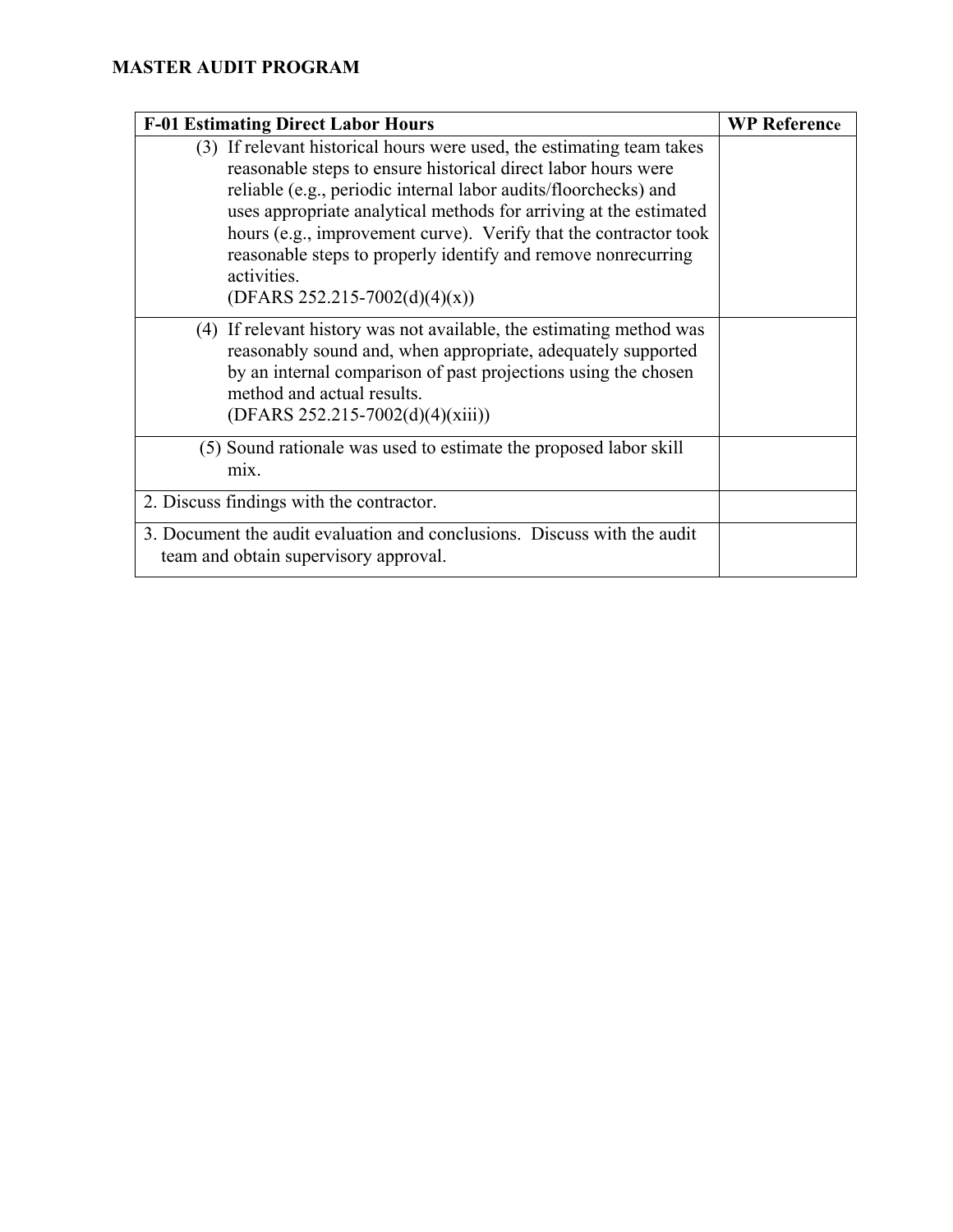| <b>G-01 Estimating Using Standards</b>                                                                                                                                                                                                                                                                                                                                                                                                 | <b>WP Reference</b> |
|----------------------------------------------------------------------------------------------------------------------------------------------------------------------------------------------------------------------------------------------------------------------------------------------------------------------------------------------------------------------------------------------------------------------------------------|---------------------|
| Version 11.1, dated June 2021                                                                                                                                                                                                                                                                                                                                                                                                          |                     |
| 1. Based on your understanding of the policies and procedures obtained<br>during the demonstrations, perform the following to determine whether<br>the policies comply with the DFARS criteria and whether the actual<br>practices comply with the policies:                                                                                                                                                                           |                     |
| a. Review and evaluate the assignment of responsibility for preparing,<br>reviewing, and approving the standards. Identify the personnel<br>responsible for preparing the standards for the selected price<br>proposals. Verify that personnel have sufficient training,<br>experience, and guidance to develop the estimates in accordance<br>with the established procedures.<br>(DFARS 252.215-7002(d)(4)(i, ii & iii))             |                     |
| b. Review the basis of estimate and the overall description of the<br>standard-setting process. Determine if the description sufficiently<br>identifies and documents the sources of data and the estimating<br>methods and rationale used in developing and updating the standard<br>cost estimates.<br>$(DFARS 252.215-7002(d)(4)(iv))$                                                                                              |                     |
| c. Verify that the standards are based on relevant historical experience.<br>Evaluate the rationale for any significant departures from relevant<br>history. Verify that the estimators appropriately integrated<br>information from other management systems (e.g., accounting<br>system, IT).<br>(DFARS 252.215-7002(d)(4)(ix & xi))                                                                                                 |                     |
| d. Determine if adequate supervision occurred throughout the<br>development of the standards (e.g., review signature on<br>worksheet(s), documented guidance discussions). Determine if<br>errors were timely detected and corrected. If no errors were<br>identified, determine whether errors would likely have been detected<br>considering the extent of supervision and management review.<br>(DFARS 252.215-7002(d)(4)(v & vii)) |                     |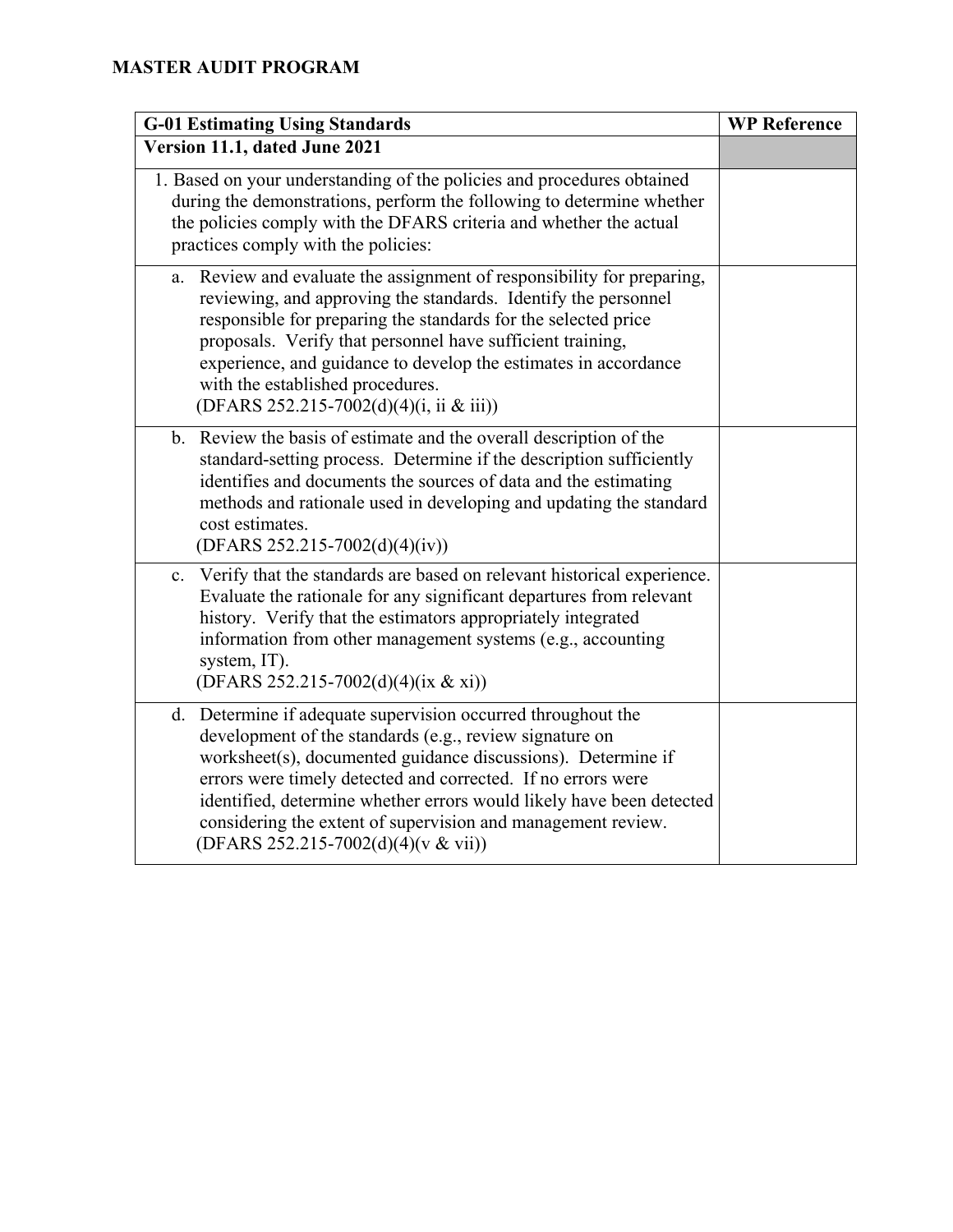| <b>G-01 Estimating Using Standards</b>                                                                                                                                                                                                                                                                                                                                                                                                                                                                                                                               | <b>WP Reference</b> |
|----------------------------------------------------------------------------------------------------------------------------------------------------------------------------------------------------------------------------------------------------------------------------------------------------------------------------------------------------------------------------------------------------------------------------------------------------------------------------------------------------------------------------------------------------------------------|---------------------|
| e. Determine if the policies and actual practices for establishing and<br>updating standards are sound and are compliant with the provisions<br>of the solicitation and are adequate to serve as a basis to reach a fair<br>and reasonable price. (DFARS 252.215-7002(d)(4)(xvi & xvii)) For<br>those proposals in which the standards were subjected to audit,<br>summarize the reported exceptions resulting from unsound<br>estimating policies and/or practices. For the remaining proposals,<br>determine if the policies and practices reasonably ensure that: |                     |
| (1) The frequency and method by which standards are evaluated and<br>updated result in reasonably accurate standards that are<br>responsive to the solicitation and compliant with the FAR.<br>[Refer to CAM B-102 in determining whether to request<br>specialist assistance, and if needed, to formulate the questions to<br>be addressed by the specialist.]                                                                                                                                                                                                      |                     |
| (2) The proposed standards are consistent with established/disclosed<br>practices (CAS 401/CAS 402/FAR 31.202 and 31.203(a)).<br>(DFARS 252.215-7002(d)(4)(vi & viii))                                                                                                                                                                                                                                                                                                                                                                                               |                     |
| (3) The estimated variances and actual variances are periodically<br>compared and differences appropriately analyzed.<br>(DFARS 252.215-7002(d)(4)(x & xiii))                                                                                                                                                                                                                                                                                                                                                                                                        |                     |
| (4) The standard inputs are reasonably uniform across government<br>and commercial contracts. If not uniform, design procedures to<br>evaluate if standard inputs predominately used on commercial<br>contracts are artificially low (i.e., standards for labor tasks<br>predominately used for commercial contracts create an<br>inequitable variance that is shared by all contract types).                                                                                                                                                                        |                     |
| (5) The proposed standards match the prevailing published<br>standards.                                                                                                                                                                                                                                                                                                                                                                                                                                                                                              |                     |
| 2. Discuss findings with the contractor.                                                                                                                                                                                                                                                                                                                                                                                                                                                                                                                             |                     |
| 3. Document the audit evaluation and conclusions. Discuss with the audit<br>team and obtain supervisory approval.                                                                                                                                                                                                                                                                                                                                                                                                                                                    |                     |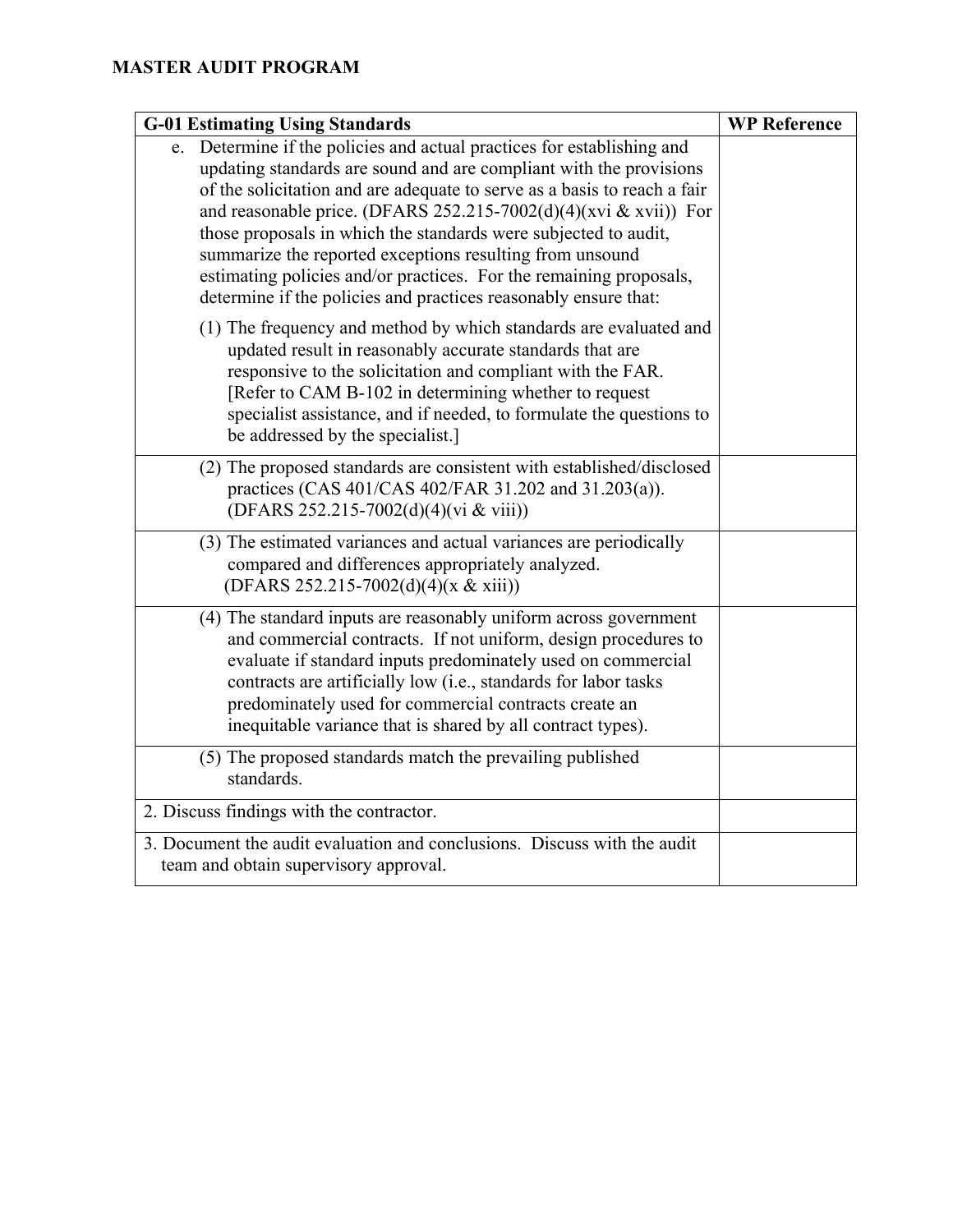| I-01 Estimating Interdivisional Work Orders (IWO)                                                                                                                                                                                                                                                                                                                                                                                                                                                                                                                                                                                                                                                                                                                                | <b>WP Reference</b> |
|----------------------------------------------------------------------------------------------------------------------------------------------------------------------------------------------------------------------------------------------------------------------------------------------------------------------------------------------------------------------------------------------------------------------------------------------------------------------------------------------------------------------------------------------------------------------------------------------------------------------------------------------------------------------------------------------------------------------------------------------------------------------------------|---------------------|
| Version 11.1, dated June 2021                                                                                                                                                                                                                                                                                                                                                                                                                                                                                                                                                                                                                                                                                                                                                    |                     |
| 1. Based on your understanding of the policies and procedures obtained<br>during the demonstrations, perform the following to determine whether<br>the policies comply with the DFARS criteria and whether the actual<br>practices comply with the policies:                                                                                                                                                                                                                                                                                                                                                                                                                                                                                                                     |                     |
| a. Review and evaluate the assignment of responsibility for preparing,<br>reviewing, and approving the IWO estimate. Verify that personnel<br>have sufficient training, experience, and guidance to ensure the IWO<br>estimate is in accordance with the established procedures.<br>(DFARS 252.215-7002(d)(4)(i, ii & iii))                                                                                                                                                                                                                                                                                                                                                                                                                                                      |                     |
| Verify that the proposal clearly identifies the proposed value as<br>$\mathbf{b}$ .<br>having been derived from an interdivisional entity and that it is clear<br>that it is either based on cost or price.<br>$(DFARS 252.215-7002(d)(4)(iv))$                                                                                                                                                                                                                                                                                                                                                                                                                                                                                                                                  |                     |
| Determine if the estimating policies and actual practices are sound<br>c.<br>and are compliant with the provisions of the solicitation and are<br>adequate to serve as a basis to reach a fair and reasonable price.<br>(DFARS 252.215-7002(d)(4)(xvi & xvii)) For proposals where<br>IWOs were subjected to audit, summarize the reported exceptions<br>resulting from unsound estimating policies and/or practices. For the<br>remaining proposals, determine if the policies and practices<br>reasonably ensure that:                                                                                                                                                                                                                                                         |                     |
| (1) The proposed IWO is consistent with established/disclosed<br>practices (CAS 401/CAS 402/FAR 31.202 and 31.203(a)).<br>(DFARS 252.215-7002(d)(4)(vi & viii))                                                                                                                                                                                                                                                                                                                                                                                                                                                                                                                                                                                                                  |                     |
| (2) If the IWO was not based on cost, the requirements of FAR<br>$31.205-26(e)$ were met (i.e., it is the established practice of the<br>transferring organization to price inter-organizational transfers at<br>other than cost, and the item being transferred qualifies for an<br>exception to the certified cost or pricing data requirement in FAR<br>15.403-1(b)). If pricing is based on adequate price competition,<br>verify that the contractor referenced the competitive bids, or<br>provided them with the proposal. If pricing is not based on<br>adequate competition, verify that the contractor referenced<br>appropriate sales data (i.e., excluding unrelated companies and<br>sales to government), or provided appropriate sales data with the<br>proposal. |                     |
| (3) If the IWO was based on cost, the proposal included a separate<br>breakdown of the IWO cost elements in accordance with Table<br>15-2 at FAR 15.408.                                                                                                                                                                                                                                                                                                                                                                                                                                                                                                                                                                                                                         |                     |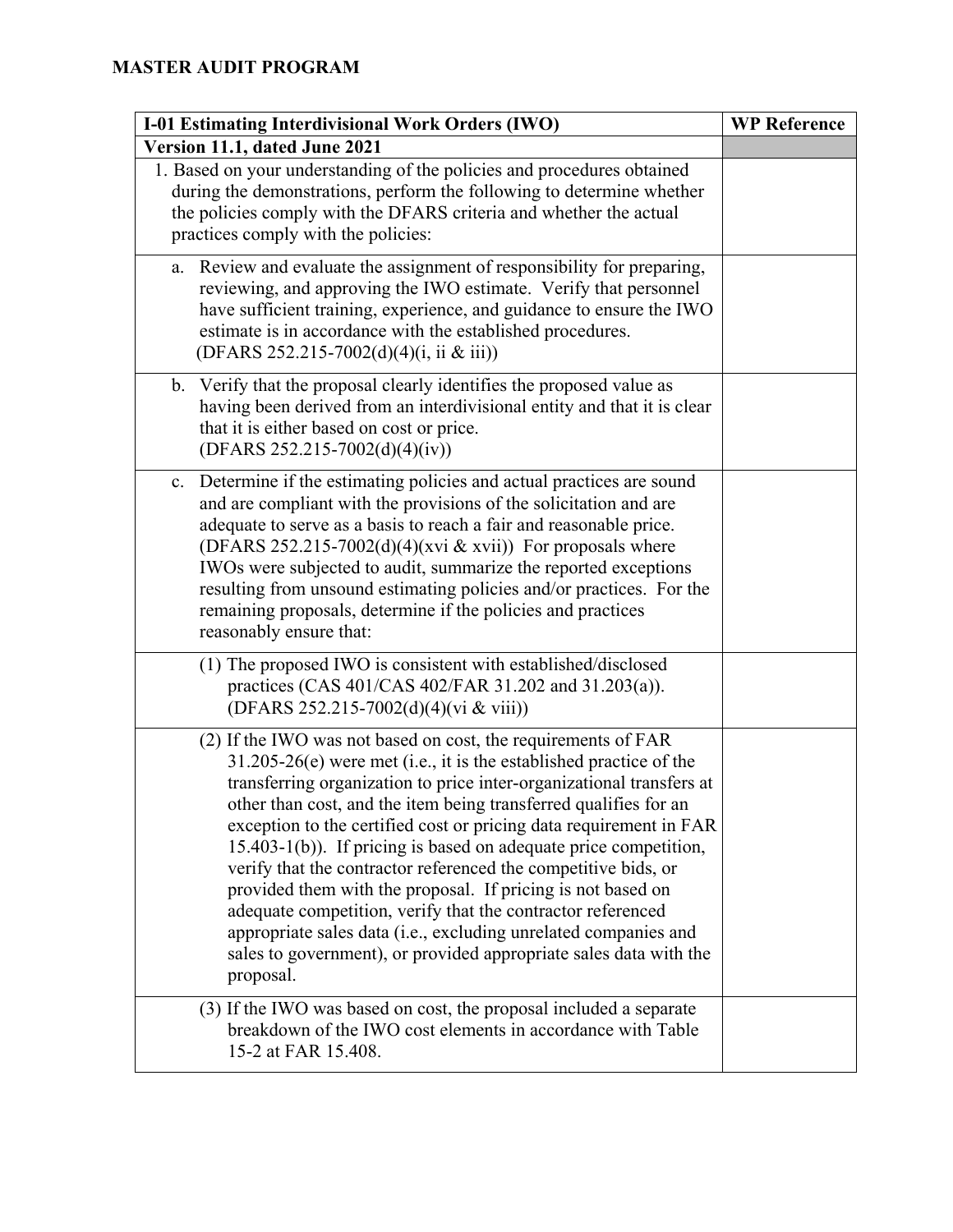| <b>I-01 Estimating Interdivisional Work Orders (IWO)</b>                                                                                                                                                 | <b>WP Reference</b> |
|----------------------------------------------------------------------------------------------------------------------------------------------------------------------------------------------------------|---------------------|
| (4) The contractor appropriately demonstrated that the decision to<br>make the item rather than procure the item in the competitive<br>market results in a fair and reasonable price (see FAR 15.407-2). |                     |
| 2. Discuss findings with the contractor.                                                                                                                                                                 |                     |
| 3. Document the audit evaluation and conclusions. Discuss with the audit<br>team and obtain supervisory approval.                                                                                        |                     |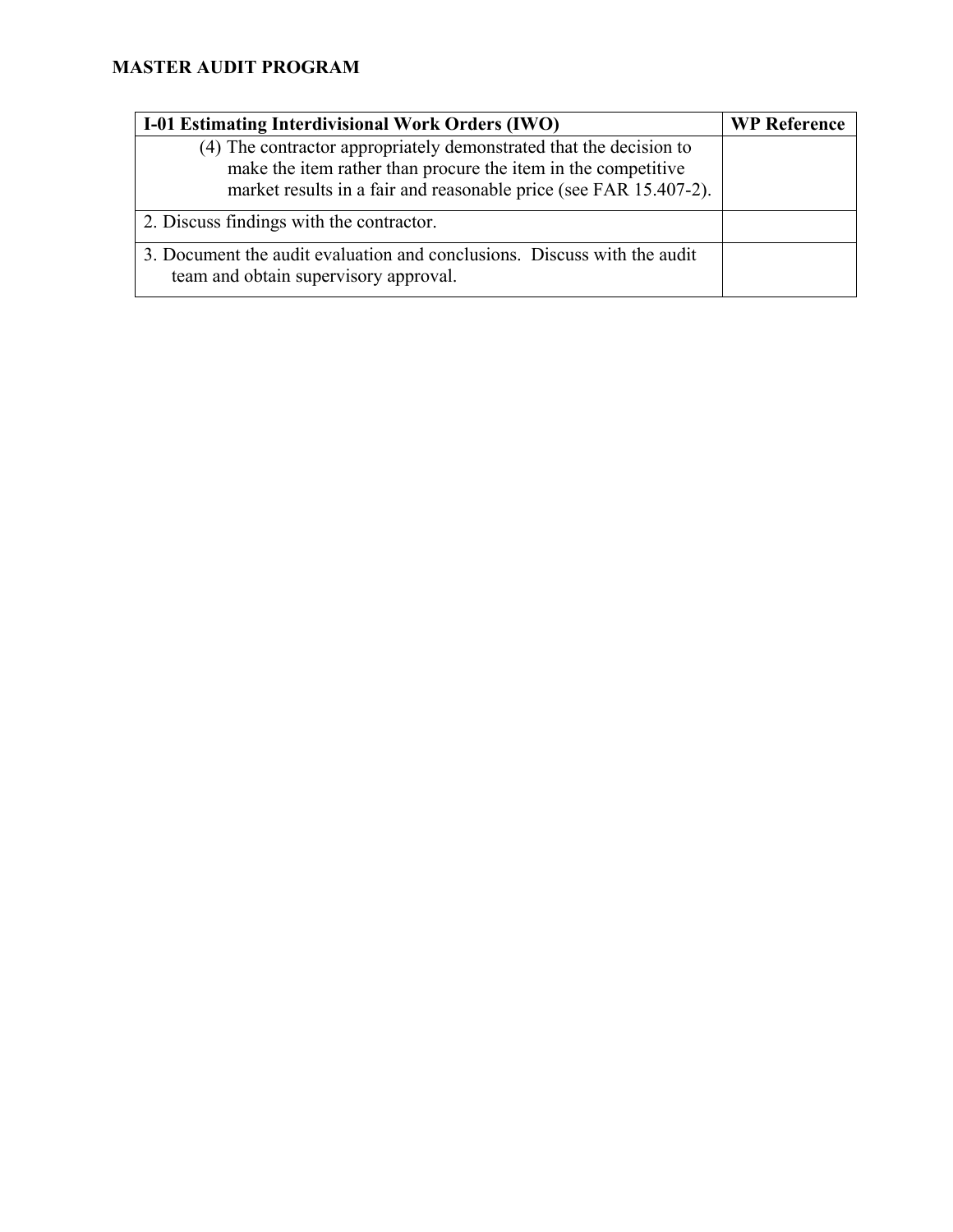| <b>M-01 Estimating Direct Material</b>                                                                                                                                                                                                                                                                                                                                                                                                                                                                                      | <b>WP Reference</b> |
|-----------------------------------------------------------------------------------------------------------------------------------------------------------------------------------------------------------------------------------------------------------------------------------------------------------------------------------------------------------------------------------------------------------------------------------------------------------------------------------------------------------------------------|---------------------|
| Version 11.1, dated June 2021                                                                                                                                                                                                                                                                                                                                                                                                                                                                                               |                     |
| Based on your understanding of the policies and procedures obtained<br>1.<br>during the demonstrations, perform the following to determine whether<br>the policies comply with the DFARS criteria and whether the actual<br>practices comply with the policies:                                                                                                                                                                                                                                                             |                     |
| Review and evaluate the assignment of responsibility for preparing,<br>a.<br>reviewing, and approving the direct material estimate. Identify the<br>personnel responsible for preparing the proposed direct material for<br>the selected price proposals as well as the make/buy committee, if<br>applicable. Verify that personnel have sufficient training, experience,<br>and guidance to ensure direct material is proposed in accordance<br>with the established procedures.<br>(DFARS 252.2157002(d)(4)(i, ii & iii)) |                     |
| Review the basis of estimate. Determine if the description<br>b.<br>sufficiently identifies and documents the sources of data and the<br>estimating methods and rationale used in developing the proposed<br>direct material prices, kinds and quantities, as well as any significant<br>additive factors (e.g., scrap, rework, spoilage).<br>$(DFARS 252.215-7002(d)(4)(iv))$                                                                                                                                              |                     |
| Verify that the estimators appropriately considered historical<br>c.<br>experience (e.g., historical vendor pricing, historical scrap, learning<br>curves). Verify that estimators appropriately integrated information<br>from other management systems (e.g., accounting system, IT).<br>(DFARS 252.215-7002(d)(4)(ix, x, & xi))                                                                                                                                                                                          |                     |
| Determine if adequate supervision occurred throughout the<br>d.<br>development of the estimated direct material costs (e.g., signature on<br>worksheet(s), documented guidance discussions). Determine if<br>errors were timely detected and corrected. If no errors were<br>identified, determine whether errors would likely have been detected<br>considering the extent of supervision and management review.<br>(DFARS 252.215-7002(d)(4)(v & vii))                                                                    |                     |
| Determine if the estimating practices are sound and are compliant<br>e.<br>with the provisions of the solicitation and are adequate to serve as a<br>basis to reach a fair and reasonable price. (DFARS<br>$252.2157002(d)(4)(xvi & xvii)$ For proposals that include direct<br>material was subjected to audit, summarize the reported exceptions<br>resulting from unsound estimating policies and/or practices. For the<br>remaining proposals, determine if the policies and practices<br>reasonably ensure that:       |                     |
| (1) The estimating method and presentation complied with the<br>solicitation.                                                                                                                                                                                                                                                                                                                                                                                                                                               |                     |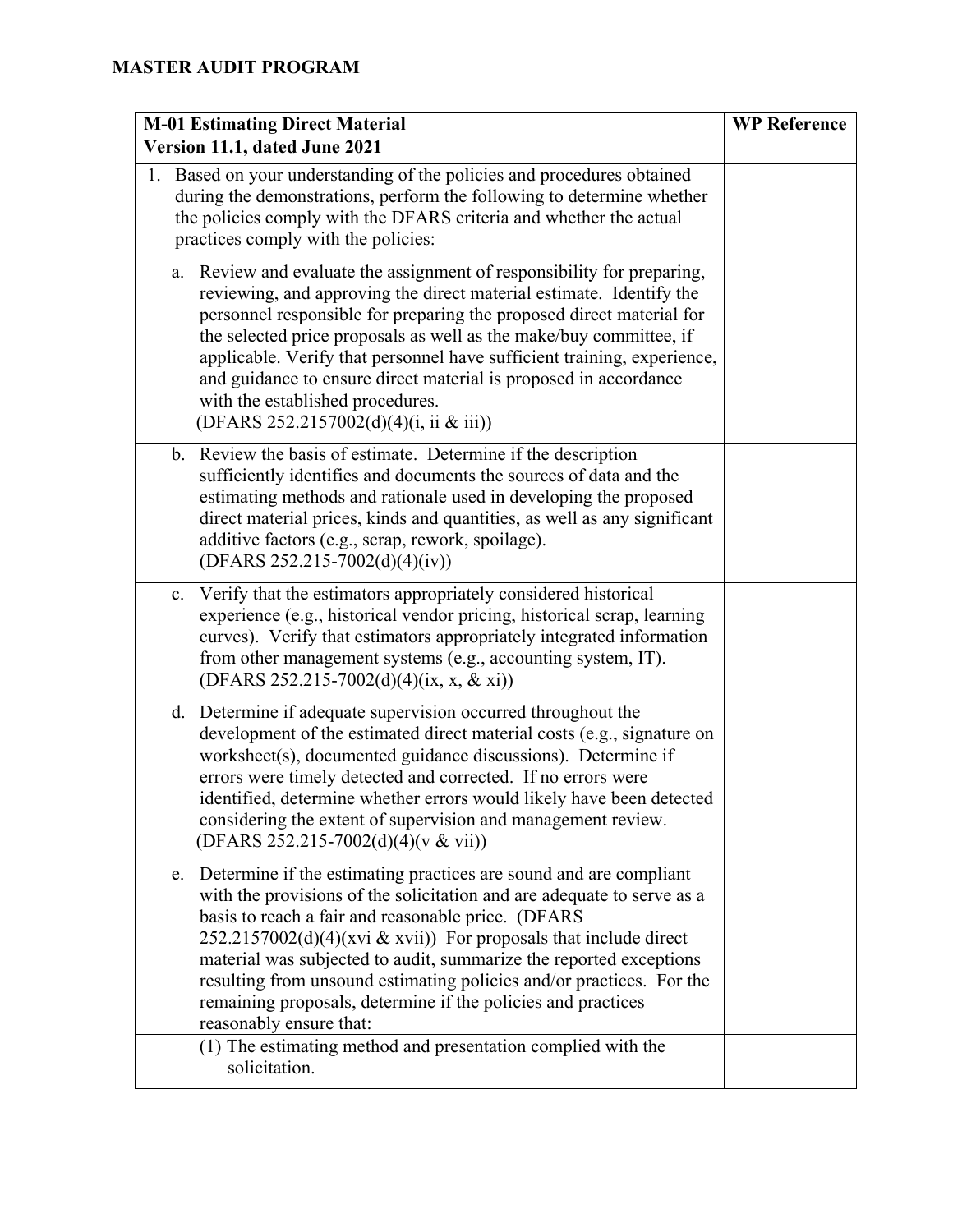| <b>M-01 Estimating Direct Material</b>                                                                                                                                                                                                                                                                                                                                                                                  | <b>WP Reference</b> |
|-------------------------------------------------------------------------------------------------------------------------------------------------------------------------------------------------------------------------------------------------------------------------------------------------------------------------------------------------------------------------------------------------------------------------|---------------------|
| (2) The proposed direct material is consistent with<br>established/disclosed practices (CAS 401/CAS 402/FAR 31.202<br>and 31.203(a)). (DFARS 252.215-7002(d)(4)(vi))                                                                                                                                                                                                                                                    |                     |
| (3) The proposal included a consolidated BoM in accordance with<br>Table 15-2 at FAR 15.408.                                                                                                                                                                                                                                                                                                                            |                     |
| (5) The Bill of Material (BoM) includes only material that is<br>required for contract performance and provides protection<br>against omitted material (e.g., contractor compiled BoM directly<br>from the set of completed management-approved engineering<br>drawings, employee not involved in BoM compilation traced a<br>sample of entries on BoM to approved drawings, etc.).<br>(DFARS 252.215-7002(d)(4)(viii)) |                     |
| (5) The estimated direct material is fair and reasonable. Select a<br>sample of significant direct material items and perform the<br>following.                                                                                                                                                                                                                                                                         |                     |
| (a) Evaluate the rationale for make/buy decisions using the<br>criteria at FAR 15.407-2.                                                                                                                                                                                                                                                                                                                                |                     |
| (b) Determine if that the contractor considered existing inventory<br>supplies.                                                                                                                                                                                                                                                                                                                                         |                     |
| (c) Determine if that the contractor performed appropriate market<br>research to discover the extent of competition.                                                                                                                                                                                                                                                                                                    |                     |
| (d) Verify quote solicitations were sent to an appropriate number<br>of viable vendors to ensure adequate price competition.<br>Verify that quote solicitations stated the proper quantity<br>range based on the needs of the solicitation and other<br>contracts requiring the item during the same time period.                                                                                                       |                     |
| (e) Identify any quote solicitations for which no bid was received<br>and verify that the contractor appropriately followed-up in<br>order to maximize competition.                                                                                                                                                                                                                                                     |                     |
| (f) Determine if that the contractor properly identified all<br>purchases with the same vendor and attempted to attain best<br>pricing through volume and quantity discounts.                                                                                                                                                                                                                                           |                     |
| (g) Verify that the contractor timely identified the need for<br>certified cost or pricing data for purchases exceeding the<br>TINA threshold or not meeting an exemption at FAR 15.403.                                                                                                                                                                                                                                |                     |
| (h) Determine if that the contractor reflected known or<br>reasonably anticipated price reductions in the estimate when<br>the contractor attempted to negotiate a price reduction.                                                                                                                                                                                                                                     |                     |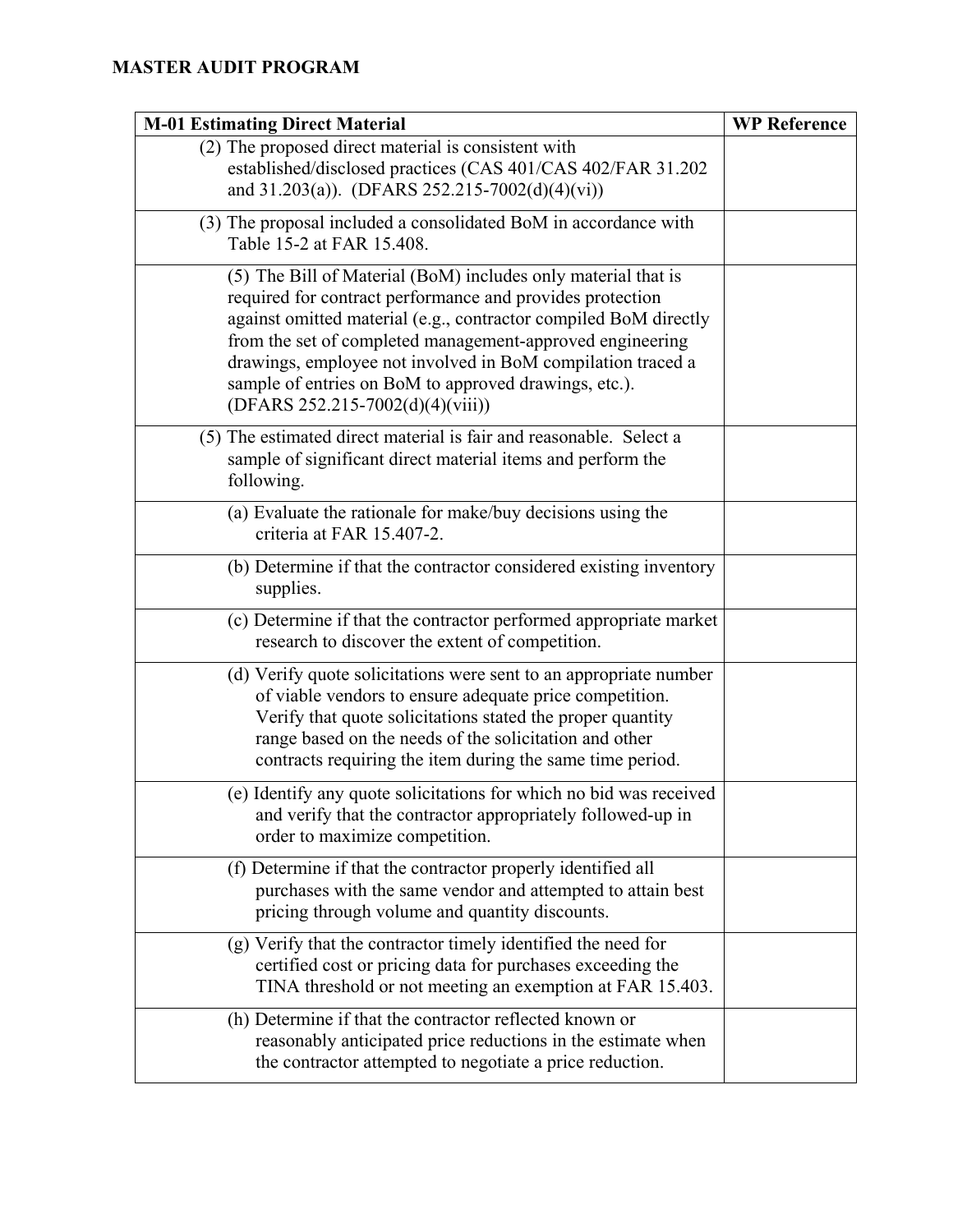| <b>M-01 Estimating Direct Material</b>                                                                                                                                                                                            | <b>WP Reference</b> |
|-----------------------------------------------------------------------------------------------------------------------------------------------------------------------------------------------------------------------------------|---------------------|
| (i) Verify the contractor performed commercial determinations<br>for assertions made at the prime level or of its<br>subcontractor's/suppliers for commercial items (e.g., sales to<br>commercial customers, commercial pricing). |                     |
| 2. Discuss findings with the contractor.                                                                                                                                                                                          |                     |
| 3. Document the audit evaluation and conclusions. Discuss with the audit<br>team and obtain supervisory approval.                                                                                                                 |                     |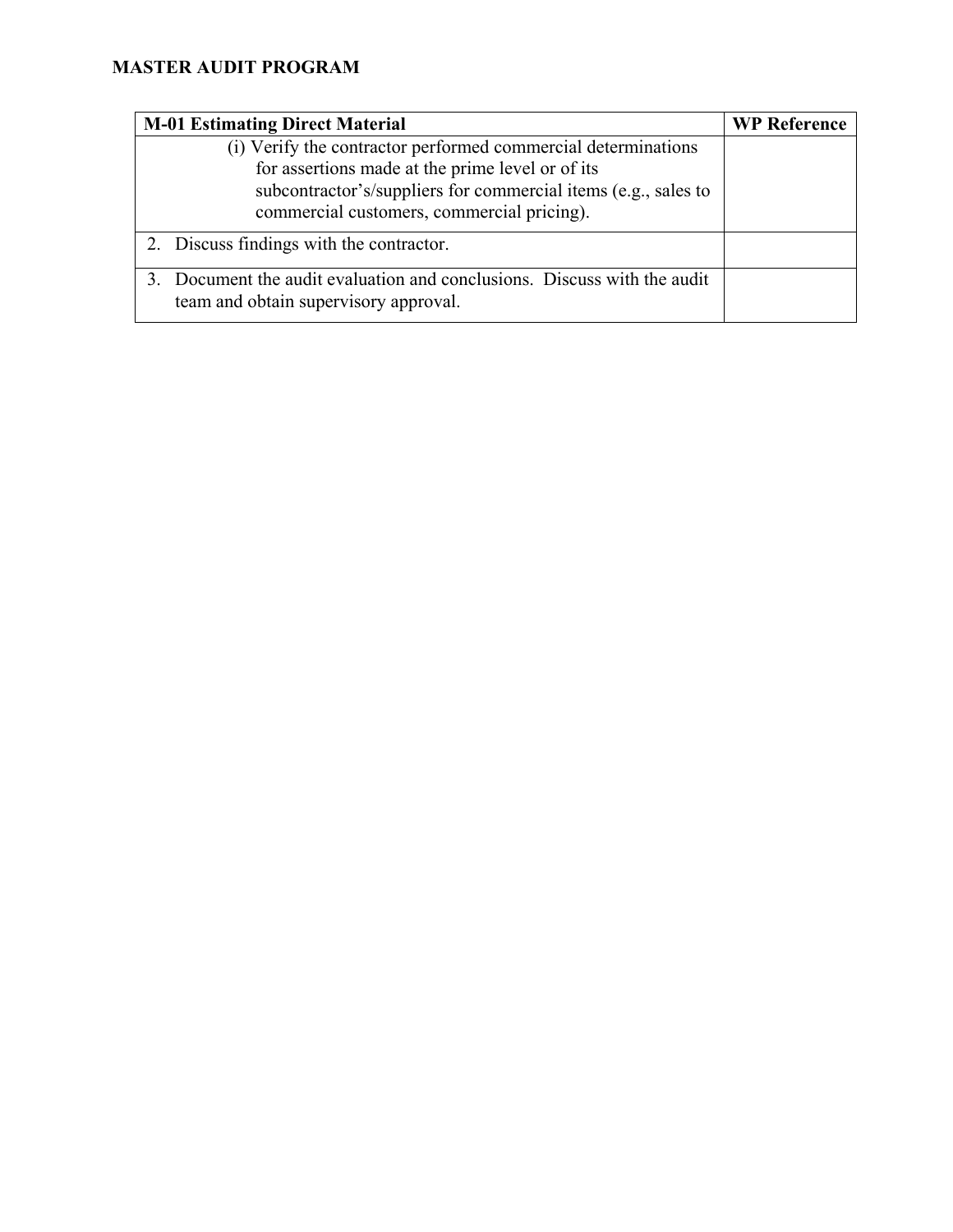| <b>N-01 Estimating Indirect Expenses</b> |                                                                                                                                                                                                                                                                                                                                                                                                                                                                                                  | <b>WP Reference</b> |
|------------------------------------------|--------------------------------------------------------------------------------------------------------------------------------------------------------------------------------------------------------------------------------------------------------------------------------------------------------------------------------------------------------------------------------------------------------------------------------------------------------------------------------------------------|---------------------|
| Version 11.1, dated June 2021            |                                                                                                                                                                                                                                                                                                                                                                                                                                                                                                  |                     |
|                                          | 1. Based on your understanding of the policies and procedures obtained<br>during the demonstrations, perform the following to determine whether<br>the policies comply with the DFARS criteria and whether the actual<br>practices comply with the policies:                                                                                                                                                                                                                                     |                     |
| a.                                       | Review and evaluate the assignment of responsibility for preparing,<br>reviewing, and approving the budget and the indirect rates. Identify<br>the personnel responsible for preparing the budget and rates for the<br>selected price proposals. Verify that personnel have sufficient<br>training, experience, and guidance to develop the estimates in<br>accordance with the established procedures.<br>(DFARS 252.215-7002(d)(4)(i, ii & iii))                                               |                     |
| b.                                       | Review the description of the budget process and the basis of<br>estimate in the selected price proposals. Determine if the<br>description sufficiently identifies and documents the sources of data<br>and the estimating methods and rationale used in developing the<br>proposed indirect expenses.<br>$(DFARS 252.215-7002(d)(4)(iv))$                                                                                                                                                       |                     |
| c.                                       | Verify that the personnel responsible for budget development<br>appropriately considered historical experience (e.g., yearly trend<br>analysis). Evaluate the rationale for any significant departures from<br>relevant history. Verify that the contractor's budget team<br>appropriately integrated information from other management<br>systems (e.g., accounting system, IT).<br>(DFARS 252.215-7002(d)(4)(ix, x & xi))                                                                      |                     |
|                                          | d. Determine if adequate supervision occurred throughout the<br>development of the budget on which the indirect estimates were<br>based as well as the indirect rate calculation process (e.g.,<br>documented guidance discussions). Determine if errors were timely<br>detected and corrected. If no errors were identified, determine<br>whether errors would likely have been detected considering the<br>extent of supervision and management review.<br>(DFARS 252.215-7002(d)(4)(v & vii)) |                     |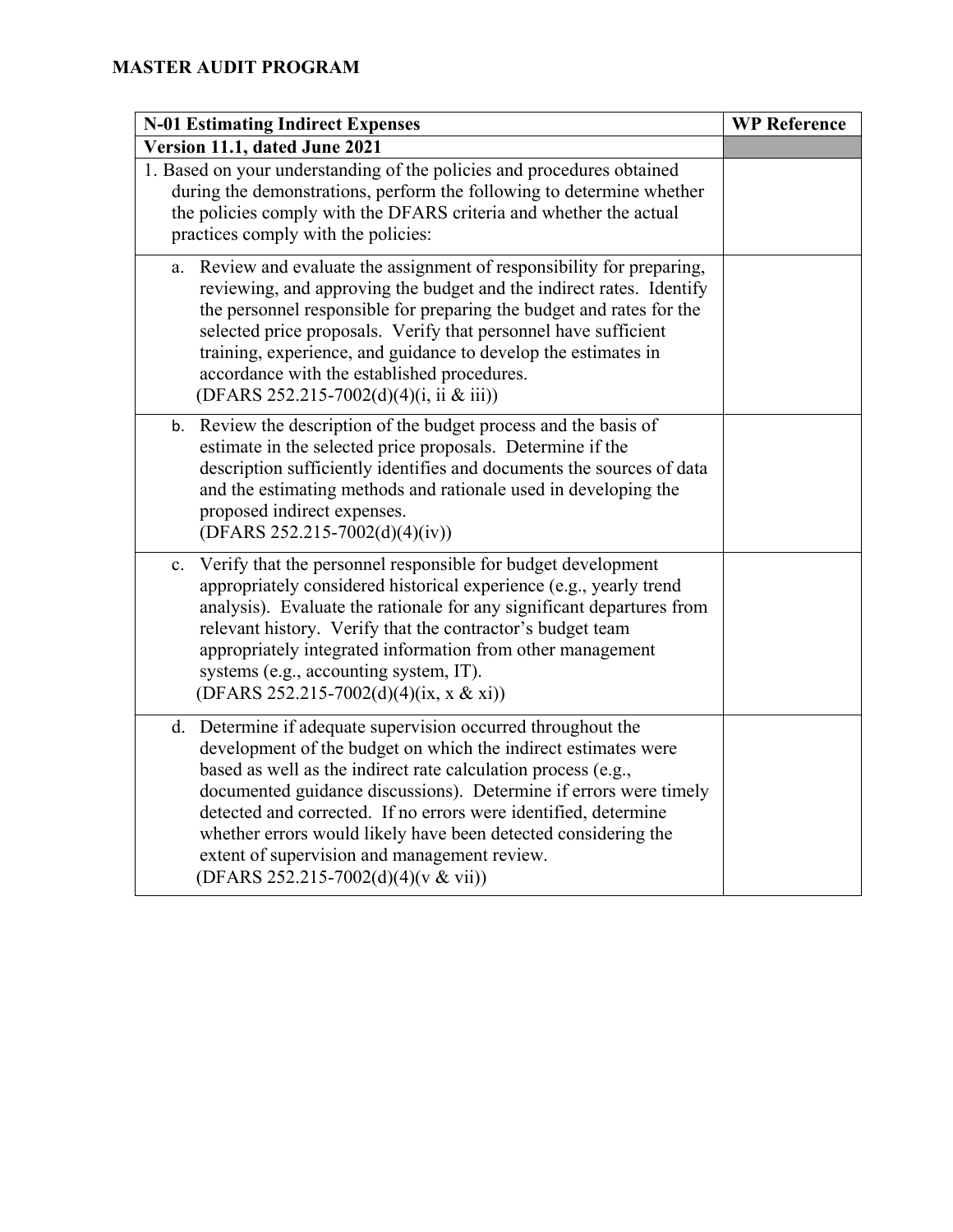| <b>N-01 Estimating Indirect Expenses</b>                                                                                                                                                                                                                                                                                                                                                                                                                                                                                                          | <b>WP Reference</b> |
|---------------------------------------------------------------------------------------------------------------------------------------------------------------------------------------------------------------------------------------------------------------------------------------------------------------------------------------------------------------------------------------------------------------------------------------------------------------------------------------------------------------------------------------------------|---------------------|
| e. Determine if the budget/estimating practices are sound and are<br>adequate to serve as a basis to reach a fair and reasonable price.<br>(DFARS 252.215-7002(d)(4)(xvi & xvii)) For proposals in which<br>indirect expenses were subjected to audit, summarize the reported<br>exceptions resulting from unsound estimating policies and/or<br>practices. For the remaining proposals, determine if the policies and<br>practices reasonably ensure that:<br>(1) The proposed indirect expenses are consistent with                             |                     |
| established/disclosed practices (CAS 401/CAS 402/FAR 31.202<br>and 31.203(a)). (DFARS 252.215-7002(d)(4)(vi))                                                                                                                                                                                                                                                                                                                                                                                                                                     |                     |
| (2) Reasonable steps were taken to properly account for anticipated<br>unallowable expenses in the budget and that unallowable<br>expenses were properly accounted for in the rate calculations.<br>(FAR Part 31)                                                                                                                                                                                                                                                                                                                                 |                     |
| (3) Reasonable steps were taken to protect against expense<br>duplication and omission. (DFARS $252.215-7002(d)(4)(viii)$ )                                                                                                                                                                                                                                                                                                                                                                                                                       |                     |
| (a) Verify that the budget was reviewed to identify possible<br>double counting and omissions (e.g., side by side comparison<br>of expense accounts with most recently completed fiscal<br>period's actual expense accounts).                                                                                                                                                                                                                                                                                                                     |                     |
| (b) Verify that reasonable steps were taken to ensure that indirect<br>rate calculations matched the current operating budget.                                                                                                                                                                                                                                                                                                                                                                                                                    |                     |
| (c) Inquire about the contractor's method for determining the<br>completeness of the significant allocation bases. Evaluate<br>any supporting documentation based on risk.                                                                                                                                                                                                                                                                                                                                                                        |                     |
| f.<br>If relevant historical expenses were used to develop the budget,<br>determine if the budget team used appropriate analytical methods<br>for arriving at budgeted amounts. Verify that historical non-<br>recurring activities and associated expenses were properly<br>identified and removed. (DFARS 252.215-7002(d)(4)(x))                                                                                                                                                                                                                |                     |
| Evaluate the contractor's internal review/monitoring of the operating<br>g.<br>budget, including comparisons of projected results to actual results,<br>and the analysis of any differences. Review internal monitoring<br>documentation at a point in time prior to price proposal<br>development, and evaluate the rationale and conclusions. Verify<br>that the conclusions were timely reflected in the proposed indirect<br>rates.<br>[This step may be completed in conjunction with $Z-01$ , Step 2]<br>$(DFARS 252.215-7002(d)(4)(xiii))$ |                     |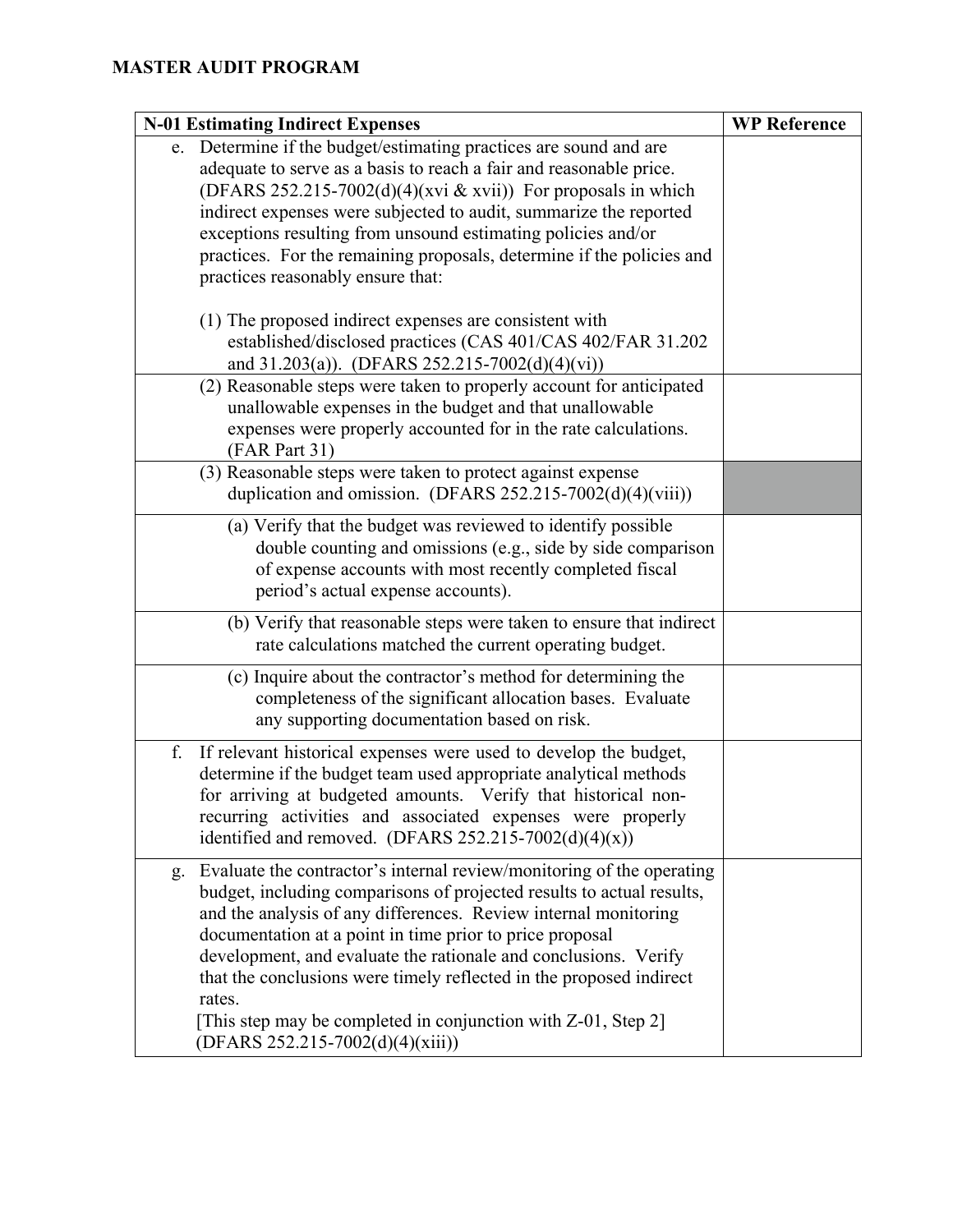| <b>N-01 Estimating Indirect Expenses</b>                                                                                                                                                                                                                    | <b>WP Reference</b> |
|-------------------------------------------------------------------------------------------------------------------------------------------------------------------------------------------------------------------------------------------------------------|---------------------|
| h. If there was an impending organizational change at the time of<br>proposal development, verify that the impact of the organizational<br>change was properly and timely reflected in the proposed indirect<br>rates.<br>$(DFARS 252.215-7002(d)(4)(xiv))$ |                     |
| i. Verify that personnel periodically evaluate the appropriateness of the<br>indirect rate compositions (see CAS 410/418, etc.).                                                                                                                            |                     |
| Verify that proposed out-year rates are supported by appropriate<br>trend and/or budgetary data (See FAR 15.408.II.C).                                                                                                                                      |                     |
| 2. Discuss findings with the contractor.                                                                                                                                                                                                                    |                     |
| 3. Document the audit evaluation and conclusions. Discuss with the audit<br>team and obtain supervisory approval.                                                                                                                                           |                     |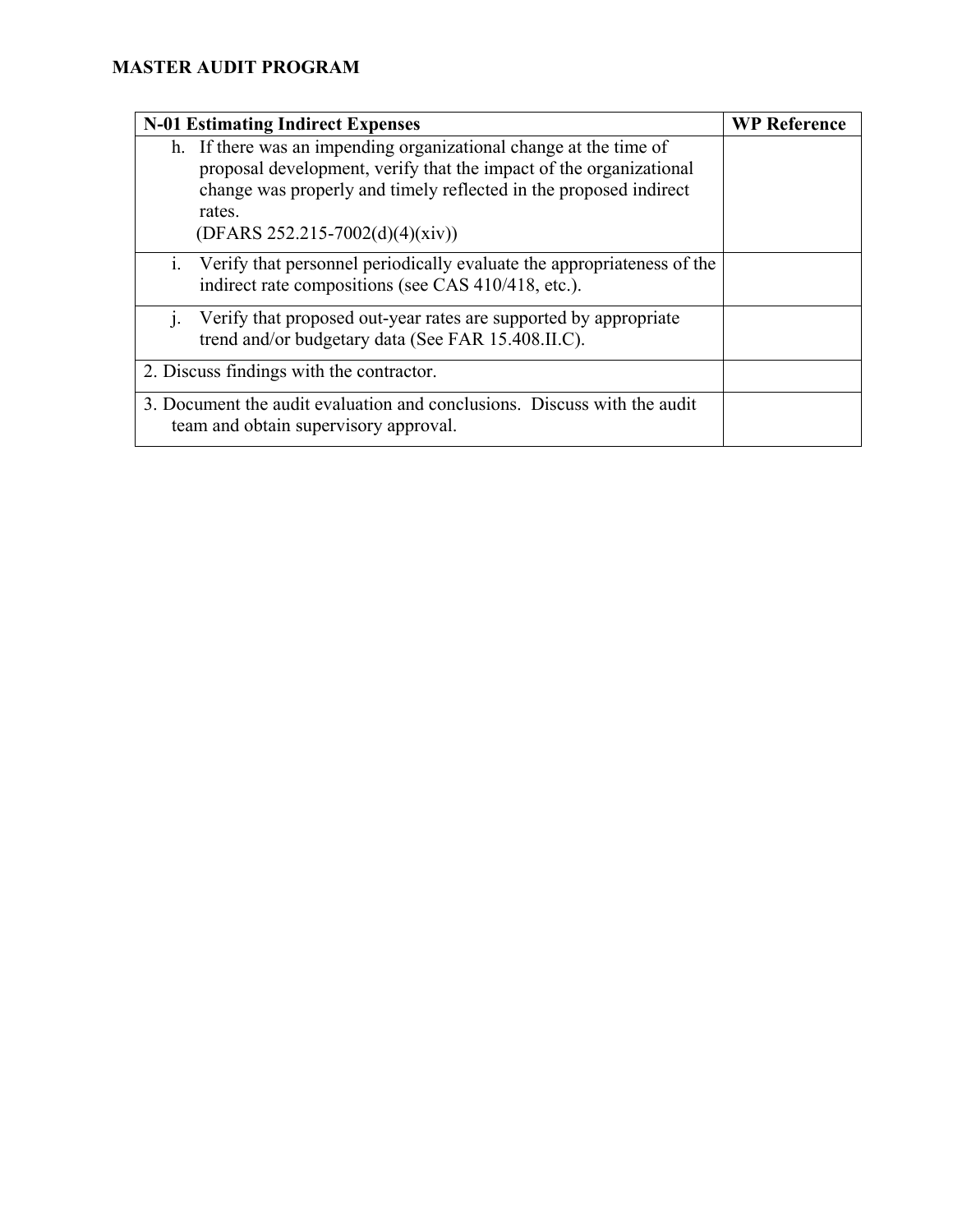| <b>O-01 Other Direct Costs (ODC)</b>                                                                                                                                                                                                                                                                                                                                                                                                                                                            | <b>WP Reference</b> |
|-------------------------------------------------------------------------------------------------------------------------------------------------------------------------------------------------------------------------------------------------------------------------------------------------------------------------------------------------------------------------------------------------------------------------------------------------------------------------------------------------|---------------------|
| Version 11.1, dated June 2021                                                                                                                                                                                                                                                                                                                                                                                                                                                                   |                     |
| 1. Based on your understanding of the policies and procedures obtained during<br>the demonstrations, perform the following to determine whether the policies<br>comply with the DFARS criteria and whether the actual practices comply<br>with the policies:                                                                                                                                                                                                                                    |                     |
| a. Review and evaluate the assignment of responsibility for preparing,<br>reviewing, and approving the ODC estimate. Identify the personnel<br>responsible for preparing the proposed ODC for the selected price<br>proposals as well as the make/buy committee, if applicable. Verify that<br>personnel have sufficient training, experience, and guidance to ensure<br>direct material is proposed in accordance with the established<br>procedures. (DFARS 252.215-7002(d)(4)(i, ii & iii))  |                     |
| b. Review the basis of estimate. Determine if the description sufficiently<br>identifies and documents the sources of data and the estimating methods<br>and rationale used in developing the ODC.<br>(DFARS 252.215-7002(d)(4)(iv))                                                                                                                                                                                                                                                            |                     |
| Verify that the estimators appropriately considered historical experience<br>c.<br>and used appropriate analytical procedures. Verify that the estimators<br>appropriately integrated information from other management systems<br>(e.g., accounting system, IT). (DFARS 252.215-7002(d)(4)(ix, x, & xi))                                                                                                                                                                                       |                     |
| d. Determine if adequate supervision occurred throughout the development<br>of the ODC estimate (e.g., signature on worksheet(s), documented<br>guidance discussions). Determine if errors were timely detected and<br>corrected. If no errors were identified, determine whether errors would<br>likely have been detected considering the extent of supervision and<br>management review. (DFARS 252.215-7002(d)(4)( $v \& vii$ ))                                                            |                     |
| e. Determine if the estimating practices are sound and are compliant with<br>the provisions of the solicitation and are adequate to serve as a basis to<br>reach a fair and reasonable price. (DFARS 252.215-7002(d)(4)(xvi &<br>xvii)) For proposals in which ODC was subjected to audit, summarize<br>the reported exceptions resulting from unsound estimating policies<br>and/or practices. For the remaining proposals, determine if the policies<br>and practices reasonably ensure that: |                     |
| (1) The estimating method and presentation complied with the<br>solicitation and applicable FAR.                                                                                                                                                                                                                                                                                                                                                                                                |                     |
| (2) The proposed indirect expenses are consistent with<br>established/disclosed practices (CAS 401/CAS 402/FAR 31.202 and<br>31.203(a)). (DFARS 252.215-7002(d)(4)(vi & vii))                                                                                                                                                                                                                                                                                                                   |                     |
| 2. Discuss findings with the contractor.                                                                                                                                                                                                                                                                                                                                                                                                                                                        |                     |
| 3. Document the audit evaluation and conclusions. Discuss with the audit team<br>and obtain supervisory approval.                                                                                                                                                                                                                                                                                                                                                                               |                     |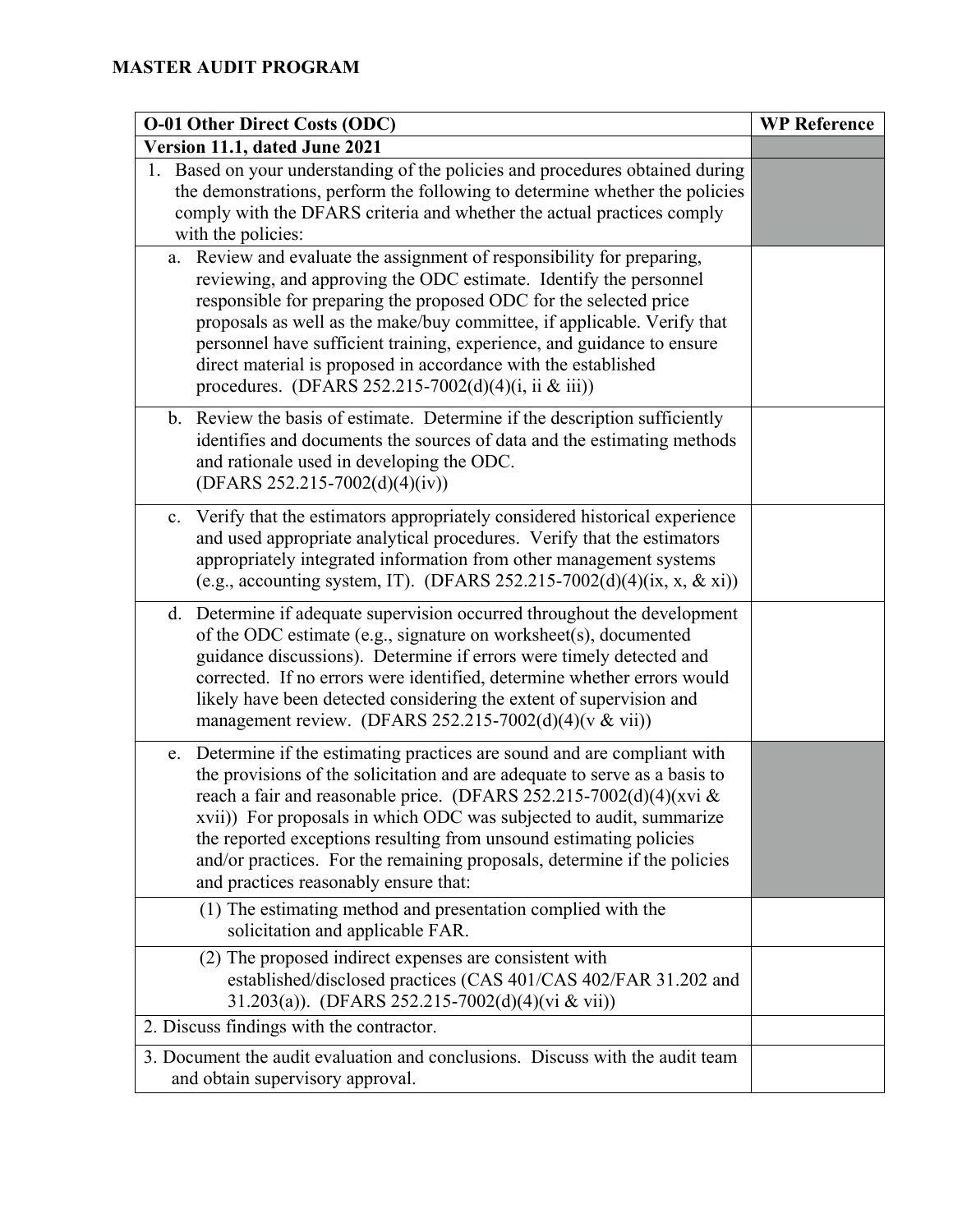| P-01 Estimating Using Cost Estimating Relationships (CER) or Parametric                                                                                                                                                                                                                                                                                                                                                                                                                                                                         | <b>WP Reference</b> |
|-------------------------------------------------------------------------------------------------------------------------------------------------------------------------------------------------------------------------------------------------------------------------------------------------------------------------------------------------------------------------------------------------------------------------------------------------------------------------------------------------------------------------------------------------|---------------------|
| <b>Estimating</b>                                                                                                                                                                                                                                                                                                                                                                                                                                                                                                                               |                     |
| Version 11.1, dated June 2021                                                                                                                                                                                                                                                                                                                                                                                                                                                                                                                   |                     |
| 1. Based on your understanding of the policies and procedures obtained during<br>the demonstrations, perform the following to determine whether the policies<br>comply with the DFARS criteria and whether the actual practices comply<br>with the policies:                                                                                                                                                                                                                                                                                    |                     |
| Review and evaluate the assignment of responsibility for preparing,<br>a.<br>reviewing, and approving the CER. Identify the personnel responsible for<br>preparing the proposed CER for the selected price proposals. Verify that<br>personnel have sufficient training, experience, and guidance to ensure the<br>CER is proposed in accordance with the established procedures.<br>(DFARS 252.215-7002(d)(4)(i, ii & iii))                                                                                                                    |                     |
| b. Review the basis of estimate. Determine if the description sufficiently<br>identifies and documents the sources of data and the estimating methods<br>and rationale used in developing the CER.<br>(DFARS 252.2157002(d)(4)(iv))                                                                                                                                                                                                                                                                                                             |                     |
| Verify that the CER is based on relevant historical experience. Evaluate<br>c.<br>the rationale for any significant departures from relevant history. Verify<br>that the estimators appropriately integrated information from other<br>management systems (e.g., accounting system, IT).<br>(DFARS 252.2157002(d)(4)(ix & xi))                                                                                                                                                                                                                  |                     |
| Determine if adequate supervision occurred throughout the development<br>d.<br>and application of the CER (e.g., signature on worksheet(s)). Determine<br>if errors were timely detected and corrected. If no errors were identified,<br>determine whether errors would likely have been detected considering the<br>extent of supervision and management review.<br>(DFARS 252.215-7002(d)(4)(v & vii))                                                                                                                                        |                     |
| 2. Determine if the practices for establishing and updating the CER are sound<br>and are compliant with the provisions of the solicitation and are adequate to<br>serve as a basis to reach a fair and reasonable price. (DFARS<br>$252.2157002(d)(4)(xvi & xvii)$ For proposals in which estimates based on<br>CERs were subjected to audit, summarize the reported exceptions resulting<br>from unsound estimating policies and/or practices. For the remaining<br>proposals, determine if the policies and practices reasonably ensure that: |                     |
| The frequency and method by which the CER is evaluated and updated<br>a.<br>will result in reasonably accurate estimates for prospective contracts.<br>[Refer to CAM B-102 in determining whether to request specialist<br>assistance, and if needed, to formulate the questions to be addressed by<br>the specialist.]                                                                                                                                                                                                                         |                     |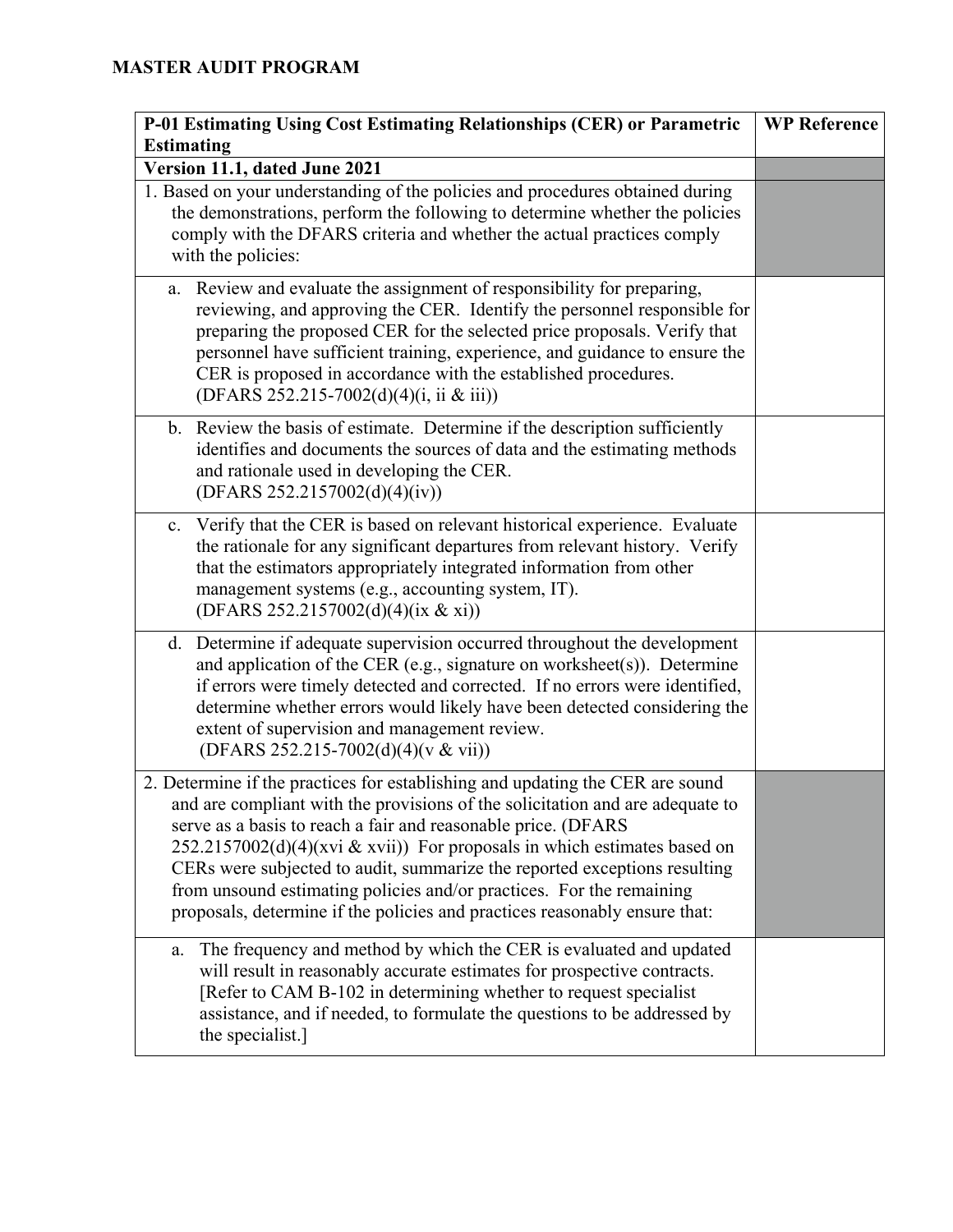| <b>P-01 Estimating Using Cost Estimating Relationships (CER) or Parametric</b>                                                                                                                                                                                | <b>WP Reference</b> |
|---------------------------------------------------------------------------------------------------------------------------------------------------------------------------------------------------------------------------------------------------------------|---------------------|
| <b>Estimating</b>                                                                                                                                                                                                                                             |                     |
| The proposed CER is consistent with established/disclosed practices<br>b.<br>$(CAS 401/CAS 402/FAR 31.202$ and $31.203(a)$ ).<br>$(DFARS 252.215-7002(d)(4)(vi))$                                                                                             |                     |
| c. A comparison of projections using the CER and the actual results is<br>periodically performed.<br>$(DFARS 252.215-7002(d)(4)(xiii))$                                                                                                                       |                     |
| The estimating team used appropriate analytical methods to arrive at the<br>d.<br>CER (e.g., regression with sound correlation). Verify that historical non-<br>recurring activities were properly identified and removed.<br>$(DFARS 252.215-7002(d)(4)(x))$ |                     |
| Reasonable steps were taken to ensure that the CER calculation does not<br>e.<br>result in a duplication of direct or indirect estimated costs included<br>elsewhere in the proposal.<br>$(DFARS 252.215-7002(d)(4)(viii))$                                   |                     |
| 3. Discuss findings with the contractor.                                                                                                                                                                                                                      |                     |
| 4. Document the audit evaluation and conclusions. Discuss with the audit team<br>and obtain supervisory approval.                                                                                                                                             |                     |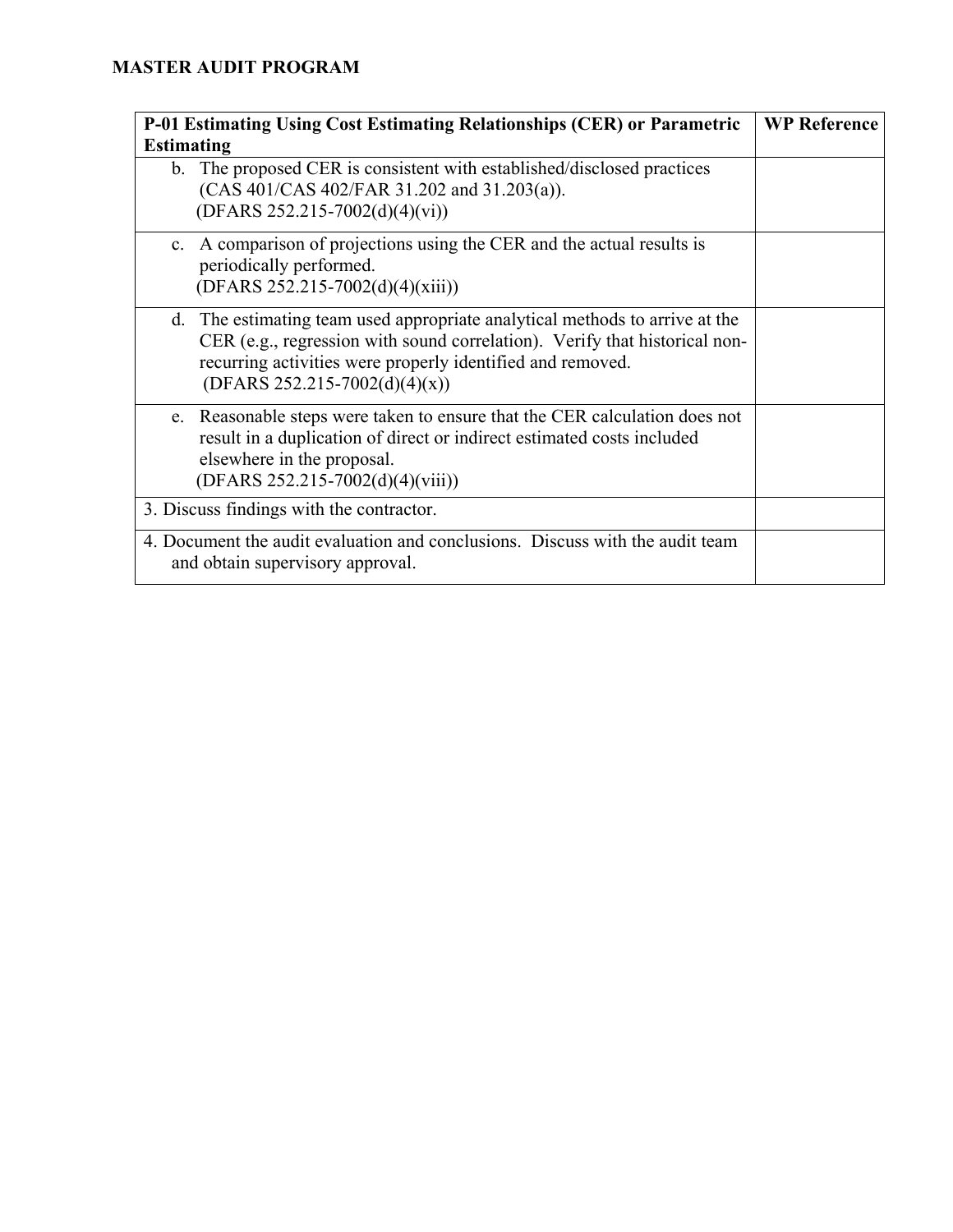| <b>S-01 Estimating Subcontract Costs</b>                                                                                                                                                                                                                                                                                                                                                                                                                                                                                                                                                                                                                                                                                         | <b>WP Reference</b> |
|----------------------------------------------------------------------------------------------------------------------------------------------------------------------------------------------------------------------------------------------------------------------------------------------------------------------------------------------------------------------------------------------------------------------------------------------------------------------------------------------------------------------------------------------------------------------------------------------------------------------------------------------------------------------------------------------------------------------------------|---------------------|
| Version 11.1, dated June 2021                                                                                                                                                                                                                                                                                                                                                                                                                                                                                                                                                                                                                                                                                                    |                     |
| 1. Based on your understanding of the policies and procedures obtained during<br>the demonstrations, perform the following to determine whether the policies<br>comply with the DFARS criteria and whether the actual practices comply<br>with the policies:                                                                                                                                                                                                                                                                                                                                                                                                                                                                     |                     |
| Review and evaluate the assignment of responsibility for evaluating,<br>a.<br>reviewing, and approving the proposed subcontract costs. Identify the<br>personnel responsible for price analysis, cost analysis, subcontract price<br>negotiation, as well as the final review and approval of the subcontract<br>estimate. Verify that personnel have sufficient training, experience, and<br>guidance to ensure that subcontract costs are proposed in accordance<br>with the established procedures. Consider whether training includes a<br>periodic refresher on FAR 15.403 requirements for providing certified<br>cost or pricing data, as well as Table 15-2 under FAR 15.408.<br>(DFARS 252.215-7002(d)(4)(i, ii & iii)) |                     |
| Review the basis of estimate. Determine if the description sufficiently<br>b.<br>identifies and documents the sources of data and the estimating methods<br>and rationale used in developing the proposed subcontract cost.<br>(DFARS 252.215-7002(d)(4)(iv))                                                                                                                                                                                                                                                                                                                                                                                                                                                                    |                     |
| Determine if adequate supervision occurred throughout the price<br>c.<br>analysis, cost analysis (if required), and negotiation process (e.g.,<br>signature on worksheet(s), documented guidance discussions).<br>Determine if errors were timely detected and corrected. If no errors<br>were identified, determine whether errors would likely have been<br>detected considering the extent of supervision and management review.<br>(DFARS 252.215-7002(d)(4)(v & vii))                                                                                                                                                                                                                                                       |                     |
| Determine if the subcontract estimating practices are sound and are<br>d.<br>compliant with the provisions of the solicitation and are adequate to<br>serve as a basis to reach a fair and reasonable price. (DFARS 252.215-<br>$7002(d)(4)(xvi \& xvii))$ For proposals in which proposed subcontracts<br>were subjected to audit, summarize the reported exceptions resulting<br>from unsound estimating policies and/or practices. For the remaining<br>proposals, determine if the policies and practices reasonably ensure that:                                                                                                                                                                                            |                     |
| (1) The proposed subcontract costs are consistent with<br>established/disclosed practices (CAS 401/CAS 402/FAR 31.202 and<br>31.203(a)). (DFARS 252.215-7002(d)(4)(vi & viii))                                                                                                                                                                                                                                                                                                                                                                                                                                                                                                                                                   |                     |
| (2) Reasonable attempts were made to award the subcontract based on<br>adequate price competition.                                                                                                                                                                                                                                                                                                                                                                                                                                                                                                                                                                                                                               |                     |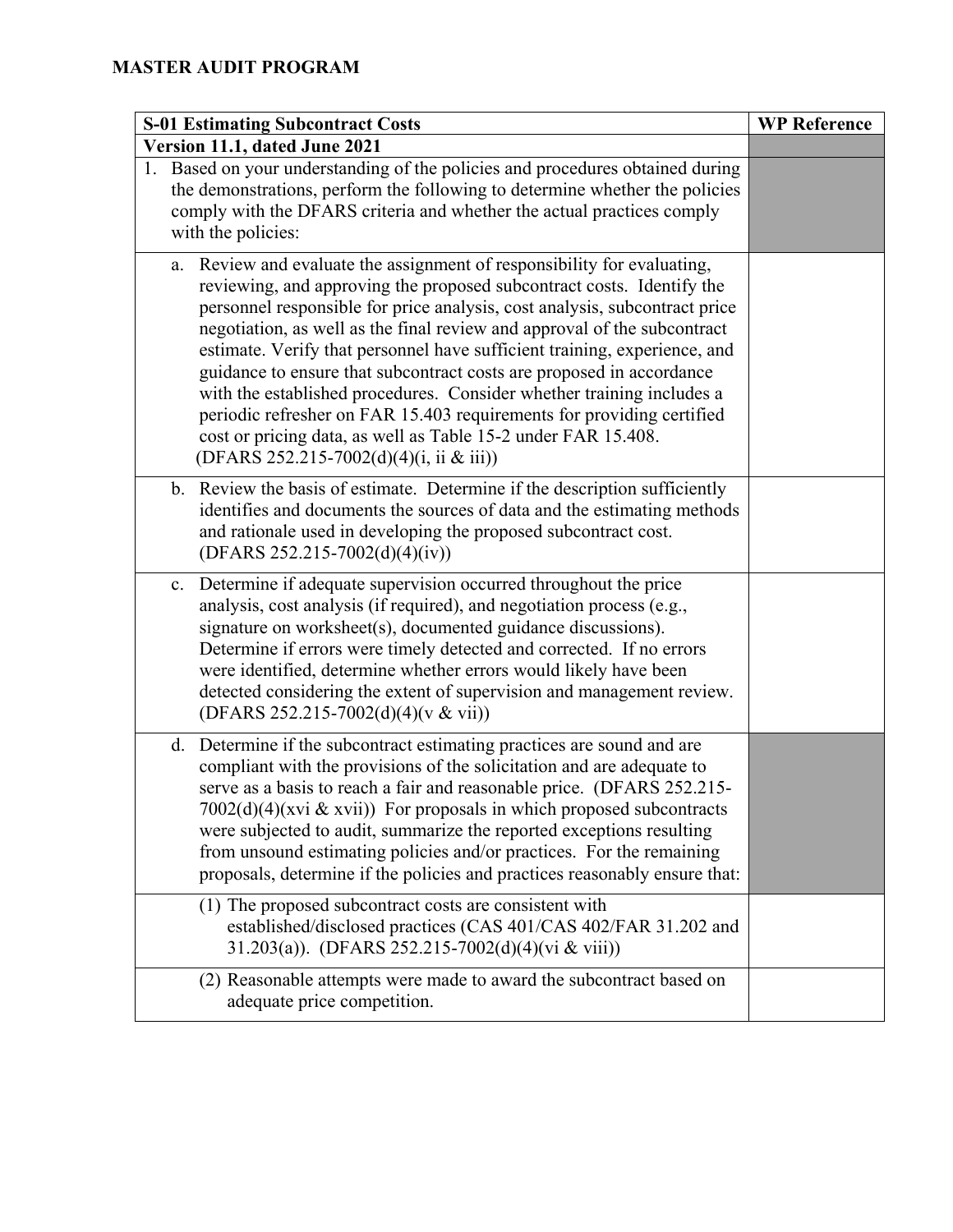| <b>S-01 Estimating Subcontract Costs</b>                                                                                                                                                                                                                                                                                                                                                                          | <b>WP Reference</b> |
|-------------------------------------------------------------------------------------------------------------------------------------------------------------------------------------------------------------------------------------------------------------------------------------------------------------------------------------------------------------------------------------------------------------------|---------------------|
| (3) The price analysis was clearly documented and conclusions were<br>based on sound rationale. Where appropriate, the price analysis<br>applied analytical methods and/or relied on historical experience,<br>including historical vendor pricing information.<br>(DFARS 252.215-7002(d)(4)(ix & x))                                                                                                             |                     |
| (4) Cost analysis was clearly documented and conclusions were based<br>on sound rationale. Determine if the evaluation method is<br>structured to promote consistent application of estimating<br>techniques. Verify that the contractor properly evaluated<br>subcontractor proposed profit and that profit was reduced<br>proportionate to any identified questioned costs.<br>$(DFARS 252.215-7002(d)(4)(vi))$ |                     |
| (5) The price analysis and cost analysis was submitted with the<br>proposal. If not, identify the contractor's pattern of accomplishment<br>and the underlying reasons for not including the analyses with its<br>proposals. (DFARS 252.215-7002(d)(4)(xv))                                                                                                                                                       |                     |
| (6) The estimate reflected any known or reasonably anticipated price<br>reduction due to continued negotiations with the subcontractor.                                                                                                                                                                                                                                                                           |                     |
| Discuss findings with the contractor.<br>2.                                                                                                                                                                                                                                                                                                                                                                       |                     |
| Document the audit evaluation and conclusions. Discuss with the audit<br>$\mathcal{E}$<br>team and obtain supervisory approval.                                                                                                                                                                                                                                                                                   |                     |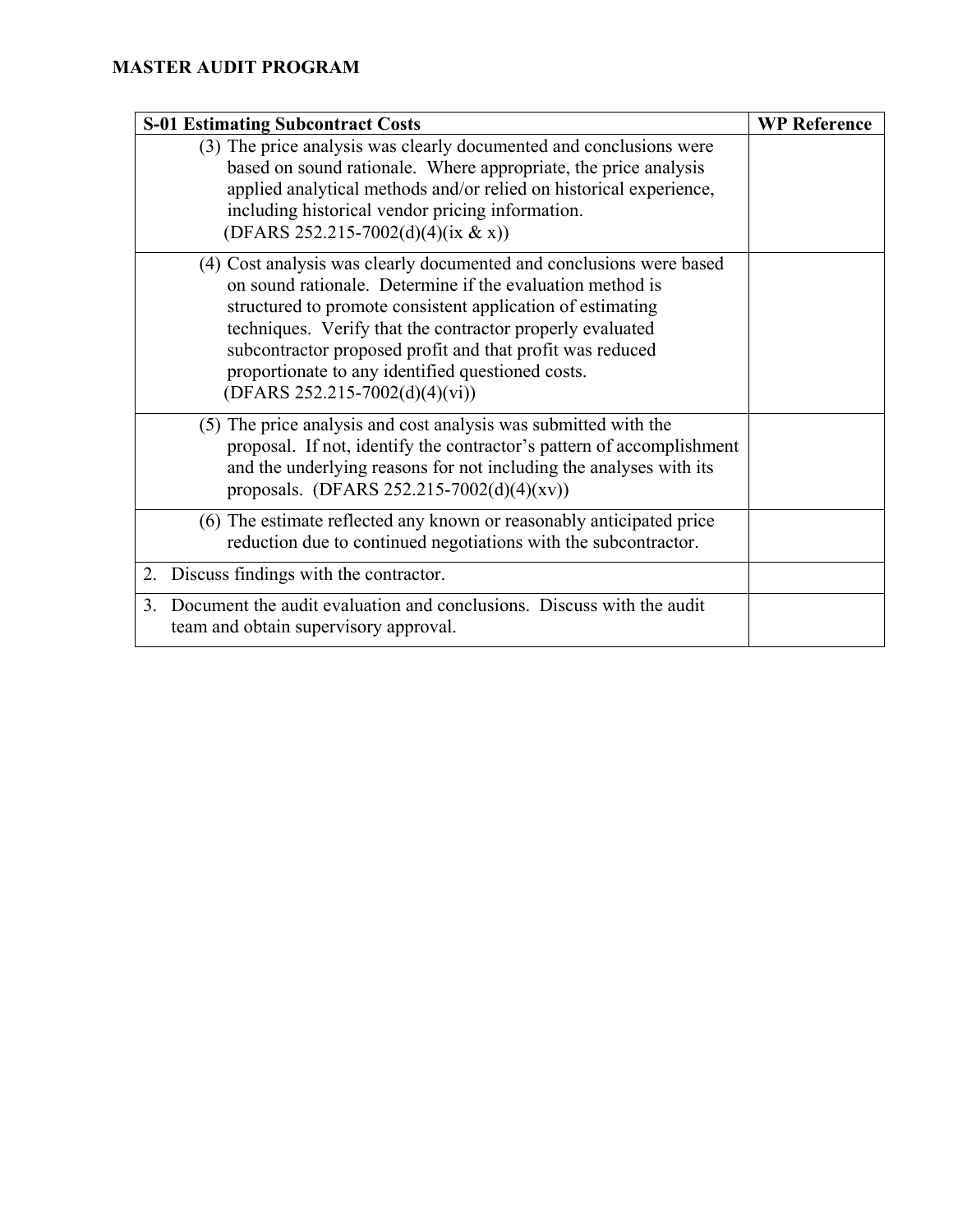| T-01 Estimating Cost of Money (COM)                                                                                                                                                                                                                                                                                                                                                                                                                                                               | <b>WP Reference</b> |
|---------------------------------------------------------------------------------------------------------------------------------------------------------------------------------------------------------------------------------------------------------------------------------------------------------------------------------------------------------------------------------------------------------------------------------------------------------------------------------------------------|---------------------|
| Version 11.1, dated June 2021                                                                                                                                                                                                                                                                                                                                                                                                                                                                     |                     |
| Based on your understanding of the policies and procedures obtained during<br>1.<br>the demonstrations, perform the following to determine whether the policies<br>comply with the DFARS criteria and whether the actual practices comply<br>with the policies:                                                                                                                                                                                                                                   |                     |
| Review and evaluate the assignment of responsibility for preparing,<br>a.<br>reviewing, and approving the proposed COM. Identify the personnel<br>responsible for preparing the proposed COM for the selected price<br>proposals. Verify that personnel have sufficient training, experience,<br>and guidance to ensure the COM is proposed in accordance with the<br>established procedures. (DFARS 252.215-7002(d)(4)(i, ii & iii))                                                             |                     |
| b. Review the basis of estimate in the price proposal. Determine if the<br>description sufficiently identifies and documents the sources of data and<br>the estimating methods and rationale used in developing the proposed<br>COM. (DFARS 252.215-7002(d)(4)(iv))                                                                                                                                                                                                                               |                     |
| c. Verify that the personnel responsible for preparing the proposed COM<br>appropriately considered historical experience (e.g., comparison to prior<br>period actual COM factors). Verify that the estimating team<br>appropriately integrated information from other management systems<br>(e.g., accounting system, IT). (DFARS 252.215-7002(d)(4)(ix & xi))                                                                                                                                   |                     |
| d. Determine if adequate supervision occurred during the preparation of<br>the proposed COM factors (e.g., signature on worksheet(s), signature on<br>CASB-CMF). Determine if errors were timely detected and corrected.<br>If no errors were identified, determine whether errors would likely have<br>been detected considering the extent of supervision and management<br>review. (DFARS 252.215-7002(d)(4)(v & vii))                                                                         |                     |
| e. Determine if the estimating practices are sound and are compliant with<br>the provisions of the solicitation and are adequate to serve as a basis to<br>reach a fair and reasonable price. (DFARS 252.215-7002(d)(4)(xvi &<br>xvii)) For proposals in which COM was subjected to audit, summarize<br>the reported exceptions resulting from unsound estimating policies<br>and/or practices. For the remaining proposals, determine that the<br>policies and practices reasonably ensure that: |                     |
| (1) The proposed COM is consistent with established/disclosed practices<br>(CAS 401/CAS 402/FAR 31.202 and 31.203(a)).<br>$(DFARS 252.215-7002(d)(4)(vi))$                                                                                                                                                                                                                                                                                                                                        |                     |
| (2) Steps were taken to ensure the proposed COM factors and bases<br>were consistent with the CASB-CMF submission and that costs were<br>properly classified for arriving at a profit objective via the Weighted<br>Guidelines method.                                                                                                                                                                                                                                                            |                     |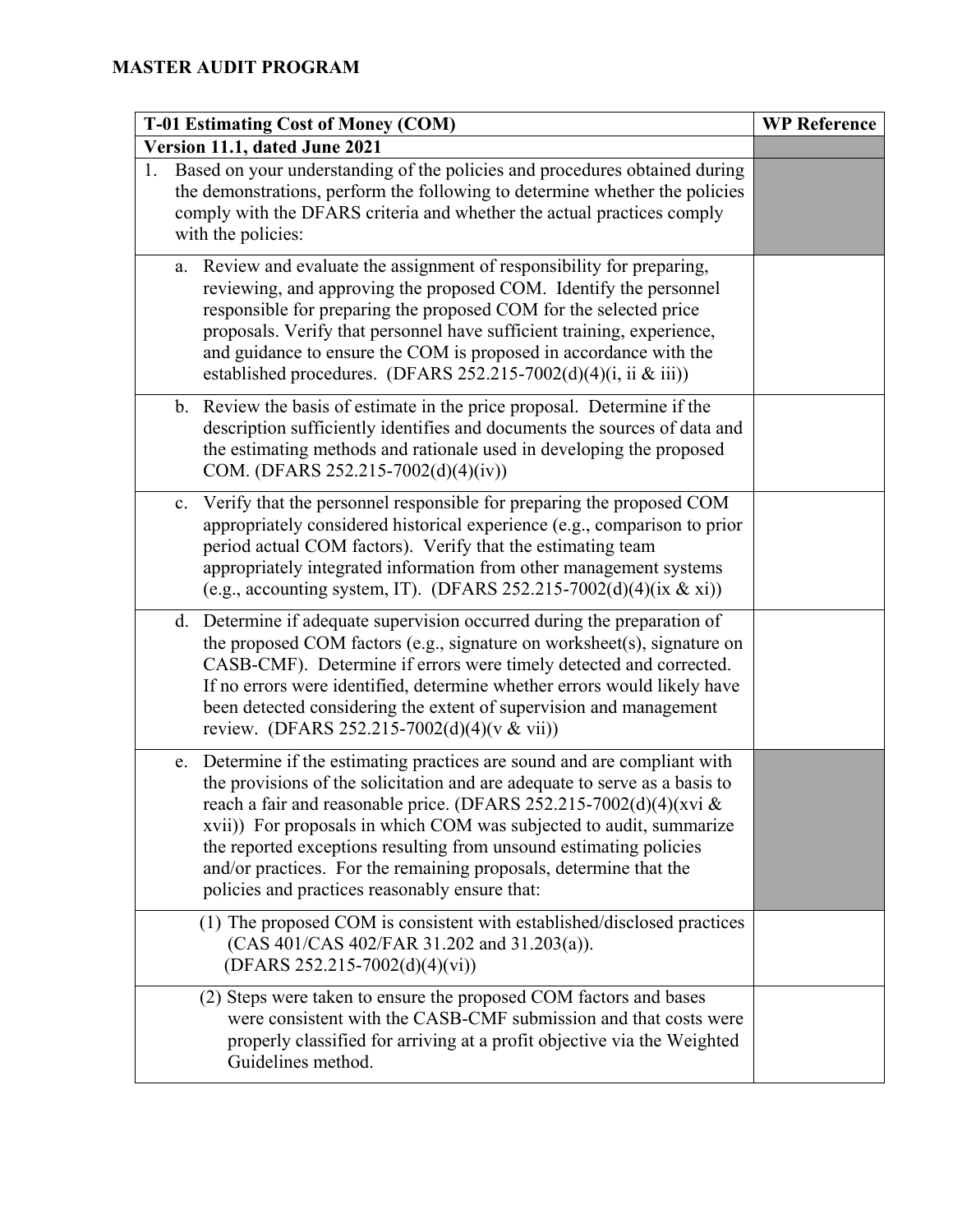| <b>T-01 Estimating Cost of Money (COM)</b>                                                                                                                                                                                                                                                               | <b>WP Reference</b> |
|----------------------------------------------------------------------------------------------------------------------------------------------------------------------------------------------------------------------------------------------------------------------------------------------------------|---------------------|
| (3) Steps were taken to protect against expense duplication and omission<br>(e.g., employee(s) not involved in COM calculation performed<br>reconciliation of selected amounts on CASB-CMB to budgetary<br>amounts and general ledger recordings, as appropriate).<br>$(DFARS 252.215-7002(d)(4)(viii))$ |                     |
| (4) Steps were taken to ensure that key data on the CASB-CMF were<br>current and accurate, including the interest rate, net book values, and<br>allocation bases.                                                                                                                                        |                     |
| 3. Discuss findings with the contractor.                                                                                                                                                                                                                                                                 |                     |
| Document the audit evaluation and conclusions. Discuss with the audit<br>4.<br>team and obtain supervisory approval.                                                                                                                                                                                     |                     |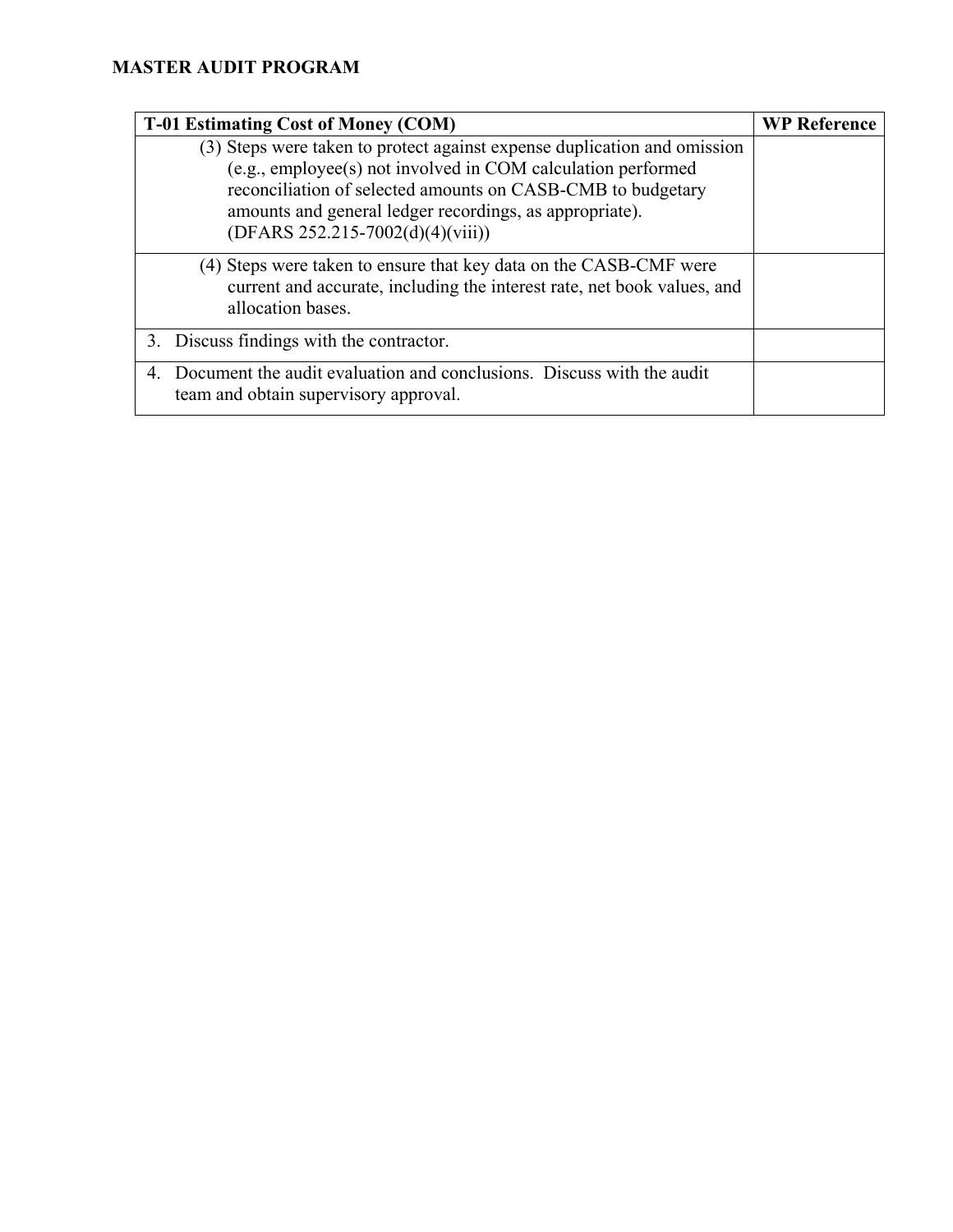|         | <b>Z-01 Proposal Updates</b>                                                                                                                                                                                                                                                                                                                                                                 | <b>WP Reference</b> |
|---------|----------------------------------------------------------------------------------------------------------------------------------------------------------------------------------------------------------------------------------------------------------------------------------------------------------------------------------------------------------------------------------------------|---------------------|
|         | Version 11.1, dated June 2021                                                                                                                                                                                                                                                                                                                                                                |                     |
|         | 1. For proposals selected that have been negotiated, verify significant estimates<br>in the sampled proposals were based on a set of data and assumptions<br>reasonably current given the date of actual negotiations. If not current,<br>verify that the contractor provided an update to the Contracting Officer prior<br>to concluding negotiations.<br>$(DFARS 252.215-7002(d)(4)(xiv))$ |                     |
|         | 2. Discuss findings with the contractor.                                                                                                                                                                                                                                                                                                                                                     |                     |
| $3_{-}$ | Document the audit evaluation and conclusions. Discuss with the audit team<br>and obtain supervisory approval.                                                                                                                                                                                                                                                                               |                     |